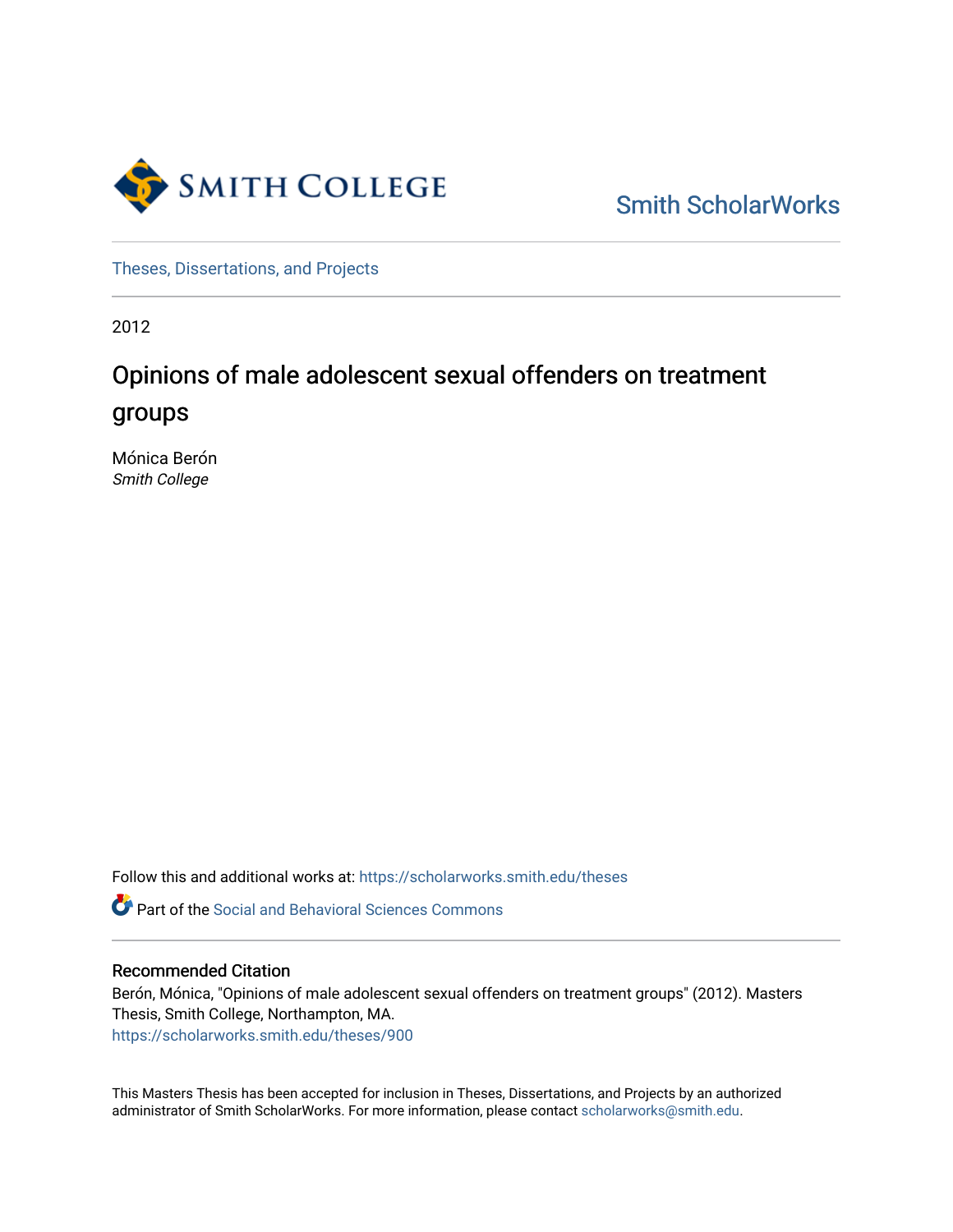Opinions of Male Adolescent Sexual Offenders on Treatment Groups

Monica Beron

Smith College School for Social Work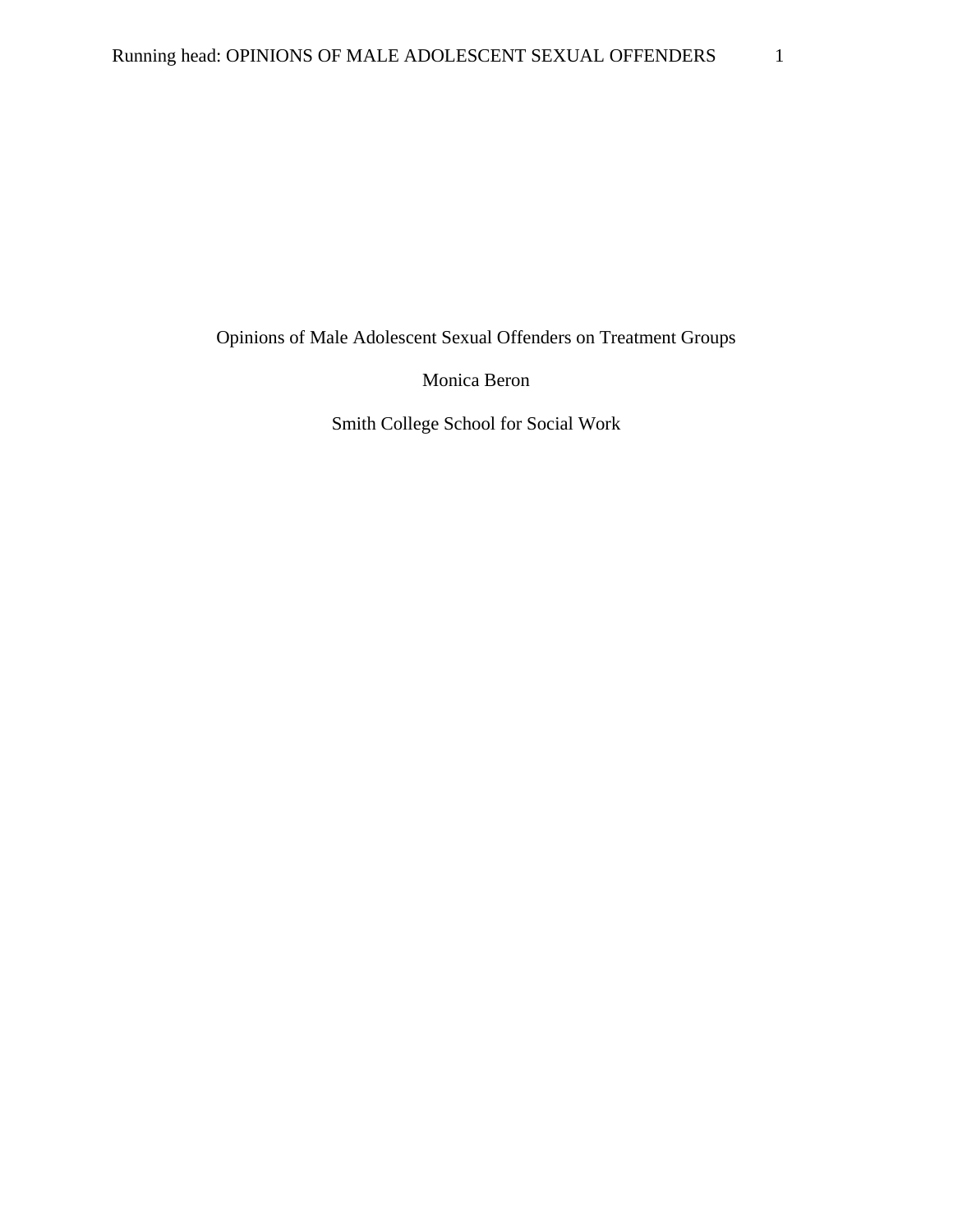### **Abstract**

Group treatment is widely used for the treatment of juveniles who sexually offend (Letourneau & Borduin, 2008; Veneziano & Veneziano, 2002), yet research into the participant's perceptions and experience of this treatment is almost non-existent (Sribney & Reddon, 2008). This study investigates the perceptions and concerns of a sample  $(N=198)$  of incarcerated male juvenile sex offenders in regards to their experience of group treatment and reported iatrogenic effects. Measures of hopelessness and anxiety were also tested in relationship to feelings of group experience, after controlling for age. Overall, the participants reported satisfaction with their group treatment and low levels of hopelessness. While a small percentage of respondents reported arousal as byproduct of group treatment, a negative relationship was seen for respondents with higher general delinquency levels in regards to arousal. Anxiety levels were also reportedly inversely correlated with general delinquency.

*Keywords:* Juvenile sexual offending, adolescent sexual offender, group treatment, group treatment perceptions, group iatrogenic effects, treatment perceptions.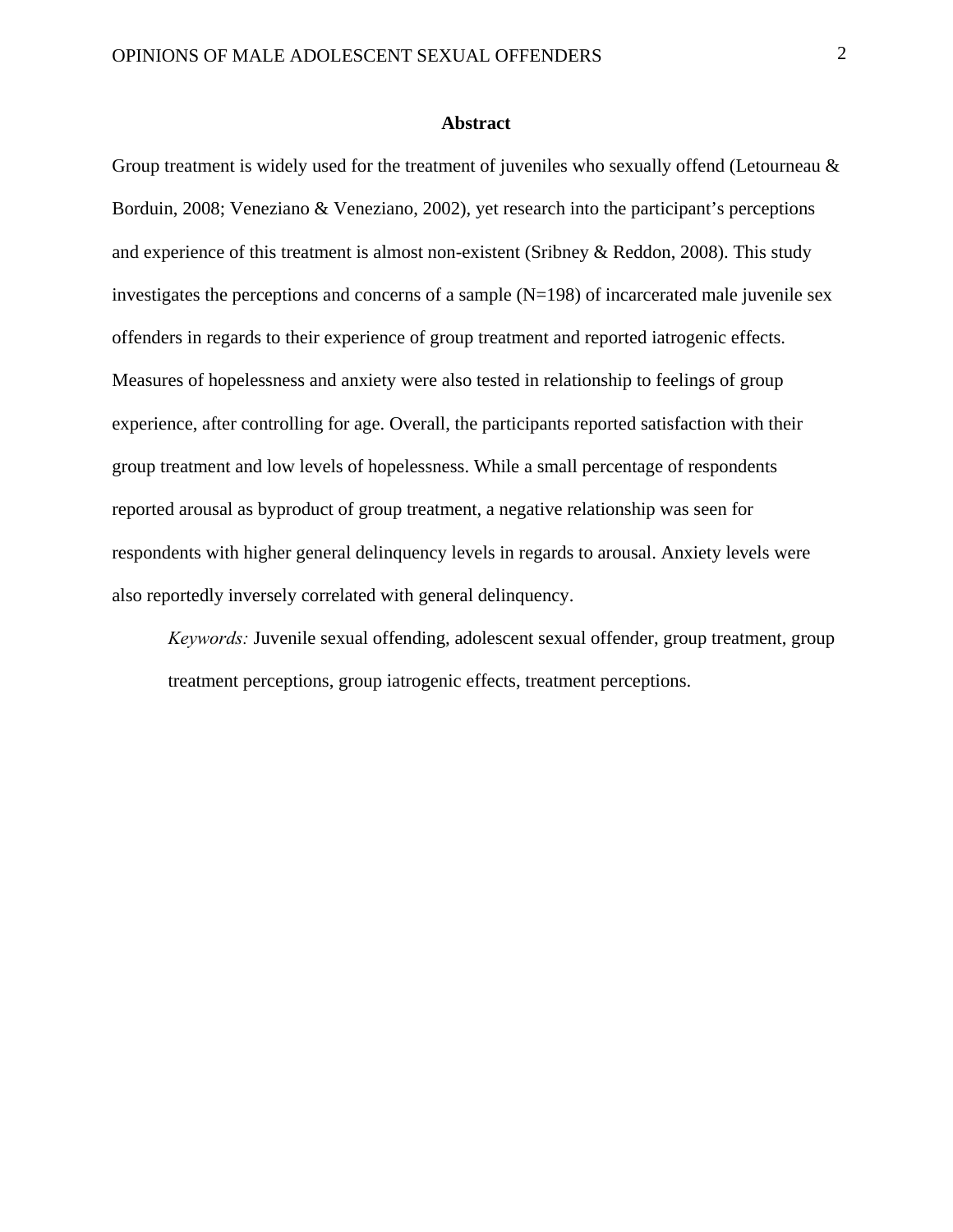### **Introduction**

Cognitive behavioral therapy (CBT) and relapse prevention (RP) techniques have become the standard treatment model for juvenile sexual offenders in the United States (Letourneau & Borduin, 2008; Veneziano & Veneziano, 2002). Group therapy is often a primary treatment modality for juvenile delinquents (Burleson, Kaminer, & Dennis, 2006; Handwerk, Field, & Friman, 2000; Quinn & Shera, 2009) and the segment of that population who sexually offend (Letourneau & Borduin, 2008; Veneziano & Veneziano, 2002).

Researchers' findings support the use of group therapy as an effective means of treatment for these youths (Bogestad, Kettler, & Hagan, 2010; Cashwell & Caruso, 1997; Hains, Herrman, Baker, & Graber, 1986; Handwerk et al., 2005; Landenberger & Lipsey, 2005; Lombardo & DiGiorgio-Miller, 1988). The authors of studies investigating adolescent perceptions of efficacy and group process (Abraham, Lepisto, & Schultz, 1995; Chase & Kelly, 1993; Kastner & Ray, 2000) often call for increased attention to Yalom's (2005, 1995) curative factors, such as group cohesiveness, universality and catharsis (Abraham et al., 1995; Chase & Kelly, 1993; Kastner & Ray, 2000) as the critical elements in group process.

Few authors have written about group members' perception of group treatment for juvenile sex offenders. As an exception, Abraham et al.'s (1995) investigation of differences in adolescent perceptions between process groups and time-limited specialty groups, participants identified process groups as most effective for improving interpersonal skills and increased levels of comfort with peers. In that study (Abraham et al., 1995), participants identified specialty groups that used cognitive behavioral interventions as helpful for tasks such as problem solving/understanding and decision-making.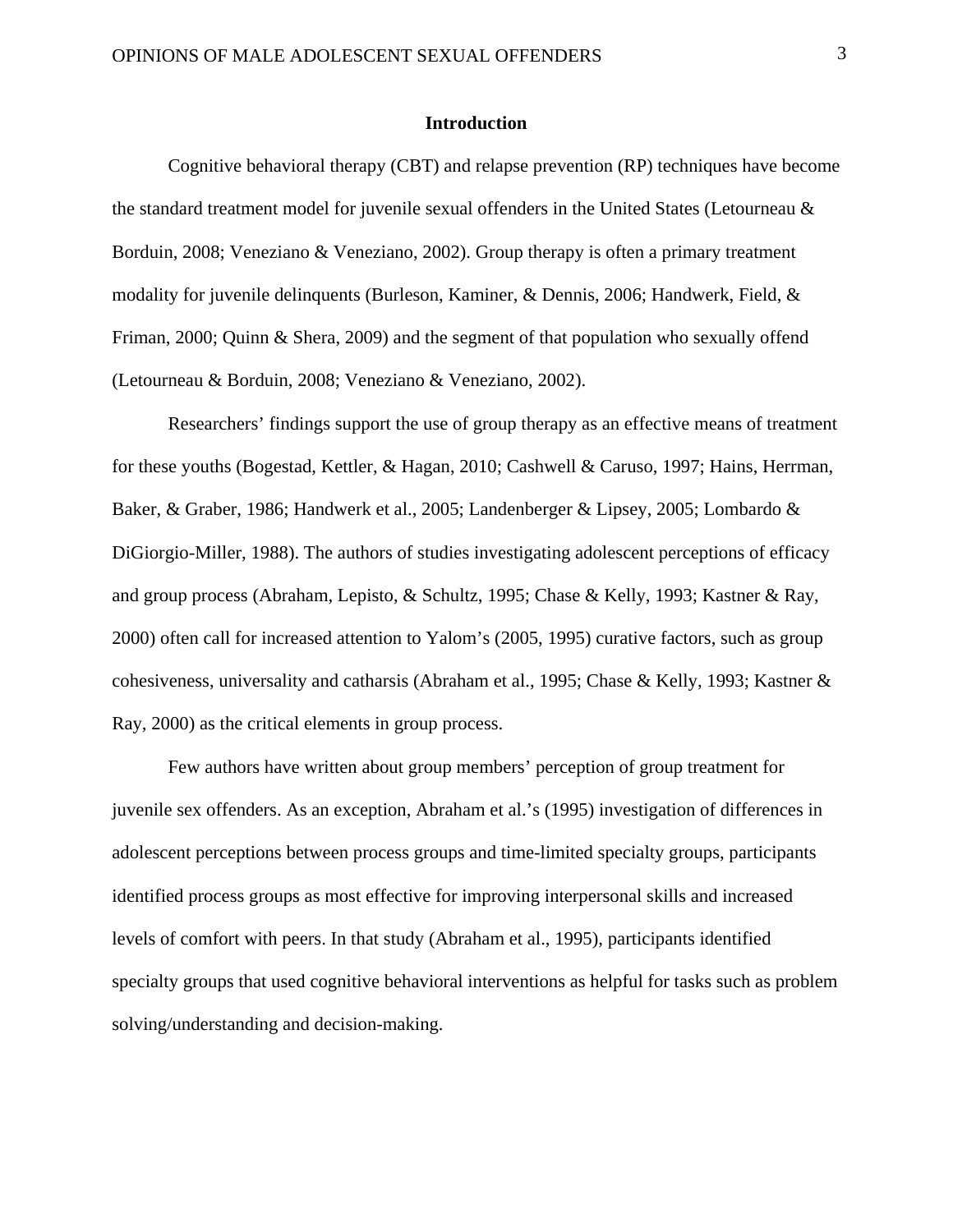### **Juvenile Sex Offenders and Group Treatment**

Some researchers have raised concerns about the use of existing adult sex offender group treatment approaches for sexually offending youth, citing that these treatment protocols are not tailored to meet the social and developmental realities of juveniles (Letourneau & Borduin, 2008; Hackett, Masson, & Phillips, 2006; Miner & Munns, 2005; Sribney & Reddon, 2008). In addition, researchers who have evaluated the impact of the treatment for sexual offending in adults have very seldom focused on the participant's experience (Garrett, Oliver, Wilcox, & Middleton, 2003; Levenson, Macgowan, Morin, & Cotter, 2009; Sribney & Reddon, 2008). This is even more so the case for juveniles, where such research is almost non-existent (Sribney & Reddon, 2008).

The limited research for adult sex offenders in regards to treatment perception (Garrett, Oliver, Wilcox & Middleton, 2003) has identified discrepancies between therapists' evaluation of what is helpful within the group treatment program and what group members report (Garrett, Oliver, Wilcox & Middleton, 2003; Sribney & Reddon, 2008). This is of concern, as researchers studying client treatment perspectives, noticed in a review of 39 studies patients' that experience and integration of meaning in the therapy showed significant association with outcome (Orlinsky, Grawe, & Parks, 1994). In the case of antisocial youth, the juveniles' attitude towards the intervention has been deemed to have an effect on treatment outcomes (Handwerk, et at., 2000).

In a study of juvenile sex offenders' perceptions of group treatment (Sribney & Reddon, 2008) researchers used the Yalom Card Sort (2005, 1995) developed to assess the 12 therapeutic dimensions identified to be influential for group treatment. Study participants ranked family reenactment and instillation of hope significantly higher when compared to adult sex offender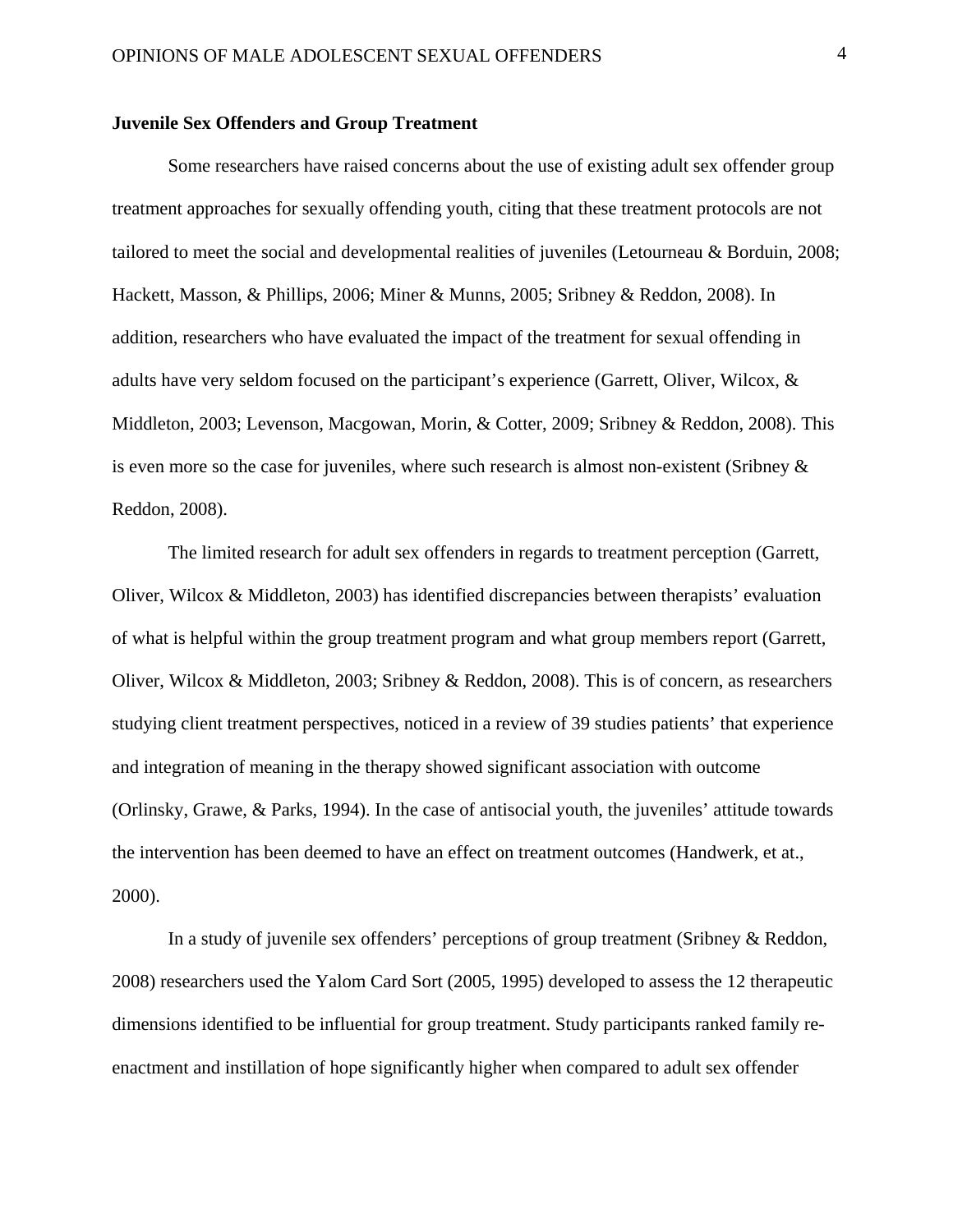samples (Sribney & Reddon, 2008). The authors posited that these higher ratings for family reenactment were related to the more pervasive role families play in the lives of adolescents. In regards to the higher ranking of the instillation of hope for youth, the researchers theorized that adolescents might be more encouraged than older populations when seeing other group members succeed (Sribney & Reddon, 2008). In addition, the feedback or interpersonal learning (input) was usually ranked low in comparison to adult populations and the authors suggested that this may be a reflection of adolescence as a period characterized by self-absorption (Sribney & Reddon, 2008). These researchers have also proposed that devaluing feedback from other sex offenders in group may come from the individual's need to see others' behaviors as more extreme than their own (Sribney & Reddon, 2008).

The use of the therapeutic group setting not only provides a space to refine and learn social skills, but it also provides a venue for the individual to be challenged by peers (Cashwell & Caruso, 1997; Jennings & Sawyer, 2003; Sribney & Reddon, 2008). In comparison to other youth, researchers have identified juvenile sex offenders as a group more prone to be socially inadequate and isolated from peers (Ford & Linney, 1995; Kelley, Lewis, & Sigal, 2004; Letourneau & Borduin, 2008; Miner & Munns, 2005; Seto & Lalumière, 2010; Veneziano & Veneziano, 2002). Group therapy may offer relief from the anxiety that can be caused by feeling socially isolated (Cashwell & Caruso, 1997).

In addition to social isolation, low self-esteem is also of concern for this population's ability to benefit from treatment, as consistent rates of low self-esteem among juvenile sex offenders may hinder the individual's ability to see himself as having the resources necessary for change (Lombardo & DiGiorgio, 1988). Group process has been found to help facilitate the development of a more positive self-image among this population (Lombardo & DiGiorgio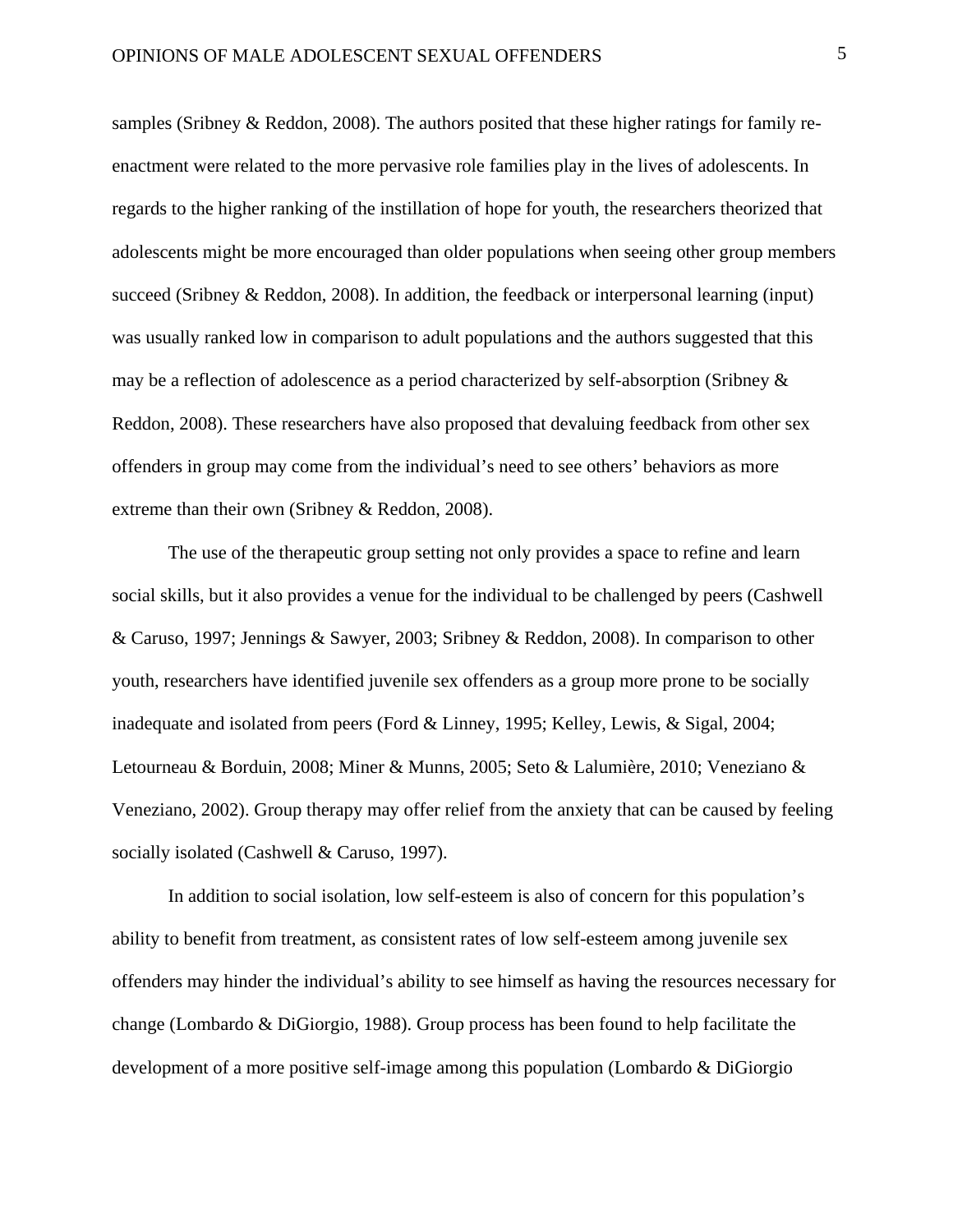1988). This treatment modality may promote pro-social change and progress among sexually offending adolescents.

### **Potential Iatrogenic Effects of Group Treatment**

While many researchers and authors have reported group as effective for antisocial youth (Bogestad et al., 2010; Cashwell & Caruso, 1997; Hains et al., 1986; Handwerk et al., 2000), others have raised concerns about the appropriateness of this treatment modality for this population. Deviancy training, which results in increased deviant behaviour and re-offence is one of the potential iatrogenic effects of group work with antisocial youth (Dishion, McCord, & Poulin, 1999; Letourneau & Borduin, 2008; Weiss, Caron, Ball, Tapp, Johnson, & Weisz, 2005.) According to this argument, during group sessions deviant peers strengthen and learn each other's antisocial attitudes, behaviors and communication styles (Dishion et al., 1999; Weiss et al., 2005). The effects of deviancy training are reportedly also exacerbated by factors such as age, with early adolescence being the most worrisome period (Weiss et al., 2005). Deviancy training, namely arousal as by product of group treatment has not yet been assessed for sexually abusive youth. In consideration of this gap in the research, this study will explore the role of sexual arousal within the group context for this population.

### **Current Study**

In the current study I assessed the opinions of incarcerated juvenile sex offenders regarding their group treatment experience. These adolescents were also asked about iatrogenic effects of group treatment. In addition, measures of self-esteem, hopelessness, anxiety and antisociality were tested for relationship to feelings of group experience by the youth, after controlling for age.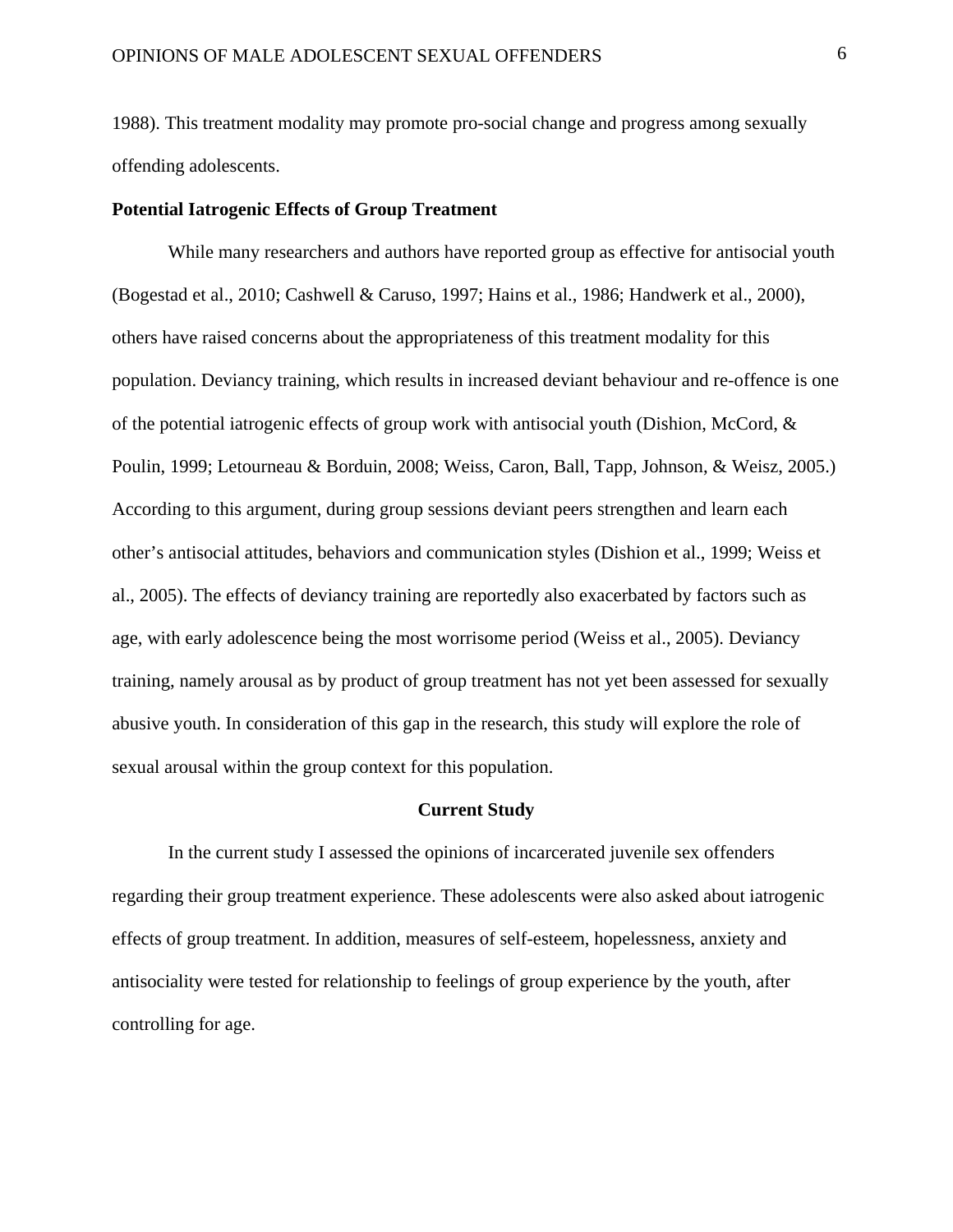### **Sample Characteristics**

 The study assessed a sample (*N*=198) of adolescent males with an average age 17.15 years of age ( $SD=1.73$  years) and  $10<sup>th</sup>$  grade school placement ( $SD=1.65$  grades). In accordance with the common racial distribution in samples of male juvenile sex offenders (Burton & Meezan, 2004), the largest self reported racial group in the study was Caucasian (48.5%). This group was followed by African American (26.5%), Hispanic/Latino (5.1%) and Native American/American Indian (4.1%). Other, including Asian Pacific Islander accounted for 7.1% of the sample and 8.7% of youth in the sample did not offer their racial identification.

Although some  $(n=37)$  respondents chose not to answer the question, the sample reported a total of 340 victims with an average of 3.95 (*range*, 1-26) victims per participant (*SD =*4.12 victims). The use of a previously developed fifteen point-rank scale of severity of perpetration of sexual aggression helped identify the individual's sexual crime level (Burton, Miller, & Shill, 2002). The scale runs from  $1 =$  exposure to  $15 =$  penetration, oral sex, exposure and fondling. Given that in the study every sexual crime the individual had committed was asked about, the severity of perpetration of sexual aggression level measure combines all these acts and converts them into one score. In this sample the average score for perpetration severity level across the participating youth yielded an 8.54 (*SD*=5.03 levels). In the fifteen point-rank scale a score of 8 = penetration (vaginal or anal) and exposure. Over 69% of the total sample that responded to these questions ( $n = 165$ ) reported having committed some form of penetration (this includes oral sex) and about 50% of the sample reported some form of vaginal or anal penetration.

#### **Measures**

 This study required the development of a measure of self reported group opinions. This was achieved through the inclusion of 15 questions specific to the participant's group treatment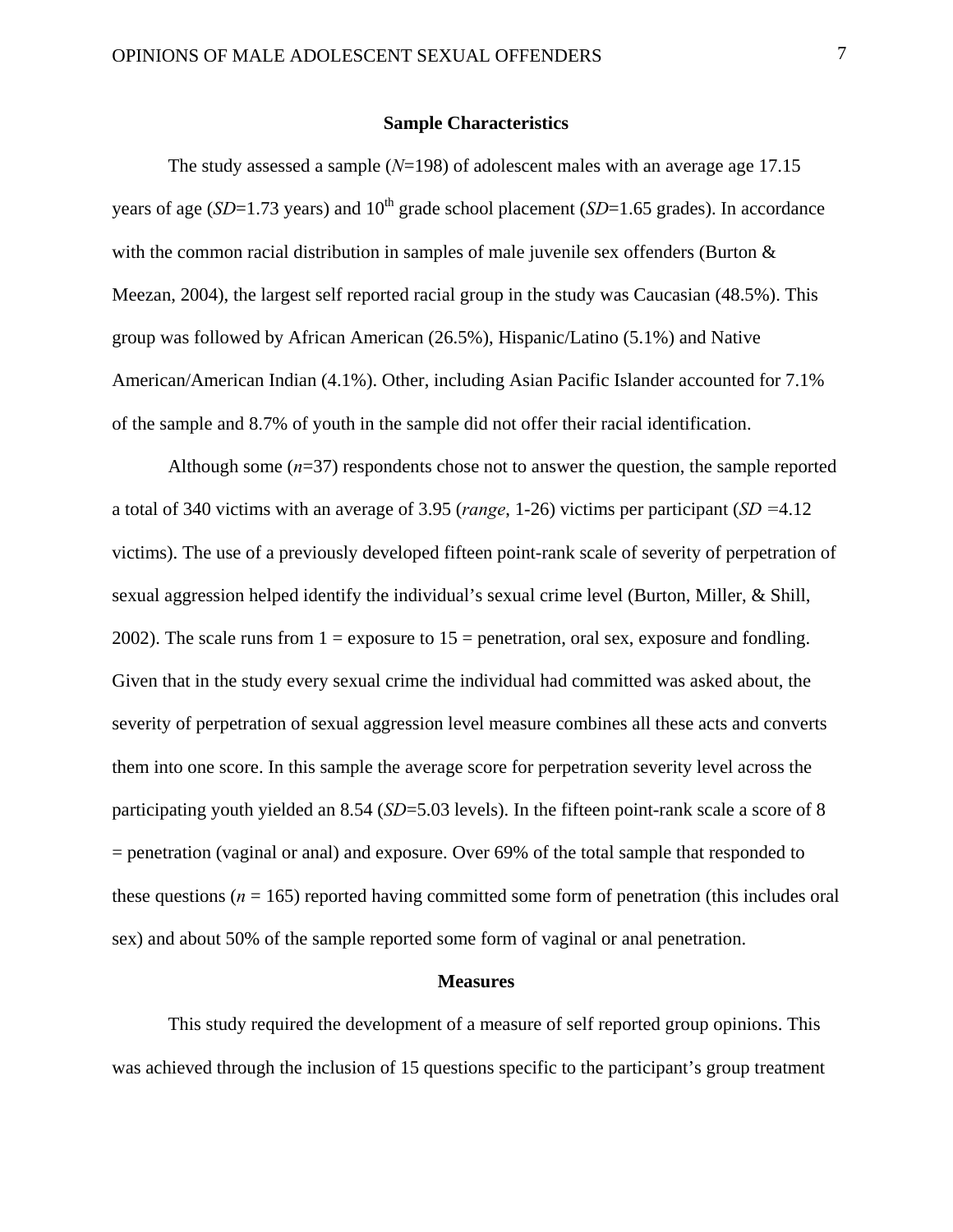experience. The questions offered a 0-4 response scale that ran from  $0 = \text{group}$  is not this way at all' to  $4 = \text{group}$  is exactly like this'. The stem question read:  $\text{sup}$  in reference to your group treatment, is it:". The questions included the terms: easy, hard, not applicable to me, sexually arousing, important, stupid, fun, and embarrassing among others (see Table 2).

The *Millon Adolescent Clinical Inventory* (MACI) (Millon, 1993) was designed for youth in treatment or correctional facilities and normed on 579 adolescents in such facilities with two smaller cross-validation samples. Millon's theory of personality is the basis for the scales derived from the 160 True-False items (Millon & Davis, 1996). The MACI contains twelve personality pattern scales including those measuring *Anxious Feelings and Self-Devaluation.* The elimination of data from eight study participants was done following Millon's validity scoring procedures. Both scales were included due to acceptable internal consistency with Cronbach's alphas of .84 for the Self Devaluation scale and .77 for the Anxious Feelings scale.

 The use of a detailed demographic and history form that included the Self Report Sexual Aggression Scale (SERSAS), a multi-item inventory incorporated into earlier studies (Burton, 2003; Burton et al., 2002) yielded measures for the participants' level and patterns of sexually aggressive behaviors over the lifespan. 'Have you ever conned or forced someone to…?' preceded all questions that surveyed a variety of sexual acts. The instrument overall, serves as a checklist of relationships and acts, and it yielded an 8-week test-retest agreement of 96% for a sub-sample (Burton, 2000). A variety of behavioral scales were derived from the measures obtained from these questions. This included the previously explained fifteen-point scale of severity of sexual aggression, where the lowest score of  $1$  = exhibitionism or voyeurism and the highest score of 15 = penetration, fondling, exhibitionism or voyeurism.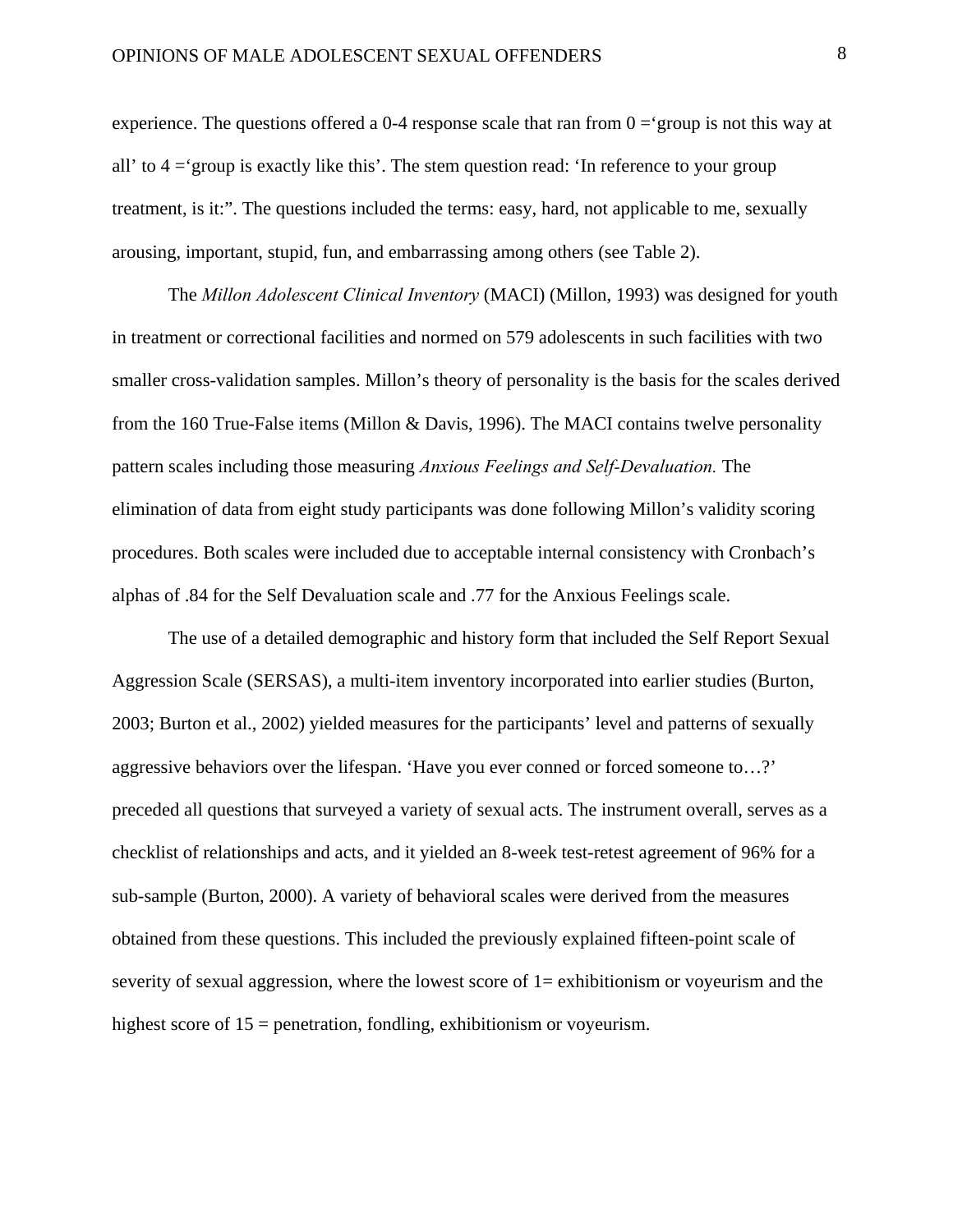This study used the Self Reported Delinquency Measure (SRD) developed by Elliot, Huizinga and Ageton (1985) to appraise delinquency among the sample's participants. This measure contains 32 questions surveying drug use and aggression among others, using a 7-point frequency scale where  $0 =$  never and  $6 = 2-3$  times per day. Inter-term reliability was satisfactory with most of the subscales of this measure yielding scores for General Delinquency (please note that the question on sexual aggression was omitted as we measured this in other ways)  $\alpha = .65$ , Property Damage  $\alpha$  = .72, Felony Theft  $\alpha$  = .86, Public Disorderly  $\alpha$  = .68, Alcohol Use  $\alpha$  = .82, Drug Use  $\alpha$  = .31 (not used in further analyses), Robbery (only one item), Felony Assault  $\alpha$  = .77, and Drug Sales *α* = .70.

 The Child Hopelessness Inventory (CHI), also known as the Hopelessness Scale for Children (HSC/HPLS), is a 17-item self-assessment inventory with a YES/NO response capture. John Seeley designed the tool for assessing levels of hopelessness indicated by the extent of respondents' reported negative expectations towards the future (Kazdin, Rodgers & Colbus, 1986; Stoddard, Henly, Sieving & Bolland, 2010; Thurber, Hollingsworth, & Miller, 1996). Kazdin et al. (1986) reported on the psychometric characteristics of the CHI or HSC based on data from a normative sample of psychiatrically compromised minors aged 6-13 years old in an inpatient setting. The scale was reported to be internally consistent  $(\alpha = 0.97)$  with a mean itemtotal score correlation =  $0.44$  ( $p < .001$ ). The scale's test-retest reliability yielded a six week interval Pearson correlation =  $0.52$  ( $p < 0.01$ ). Notable differences in other measures were shown between children with high and low hopelessness as indicated by the HPLS. It is for the purpose of assessing Yalom's (1995, 2005) identification of instillation of hope as one of the 12 curative dimensions of group therapy that the results of the CHI tool were incorporated into the analysis.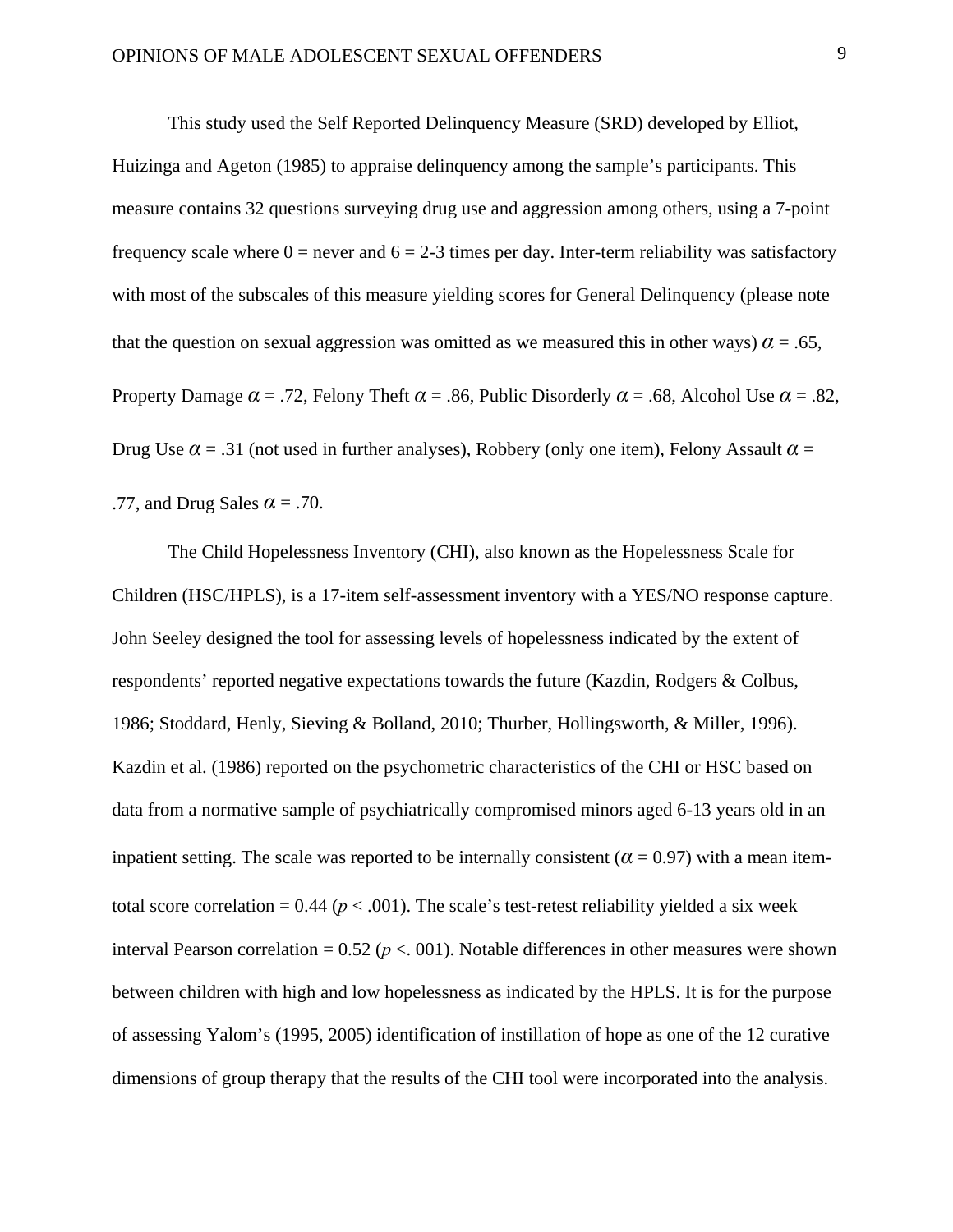### **Procedure**

 Data collection for this sample took place in 2009, upon approval from the Human Subjects Review Board from the state department of youth services of a Midwestern U.S. state. 198 participant adolescents from six residential medium or high secure units in a Midwestern state were broken down into groups of 8 to 10 adolescents for the administration of the survey. The groups were organized in such manner that prevented the participants from seeing each other's answers. Trained graduate research assistants privately read at loud the surveys to those participants struggling with reading  $(n = 4.2\%)$  as the participant recorded their answers privately.

 There was no compensation for study respondents and all youth in the participating facilities were invited to participate through an oral presentation by the research team. Approximately 82% of the potential study participants agreed to be surveyed. There was no collection of data from non-participants. Data were entered in Statistical Package for the Social Sciences (SPSS) version 15 and analyses were conducted with SPSS version 19.

### **Results**

### **Univariate Analysis**

 For the purposes of this study I calculated the *means* and *standard deviation* for each variable (Hopelessness, Total Delinquency, Anxious Feelings, Number of Victims, Amount of Forced Used in Sexual Crimes, Severity of Sexual Crimes). Table 1 indicates that despite the lack of a cut-off score for CHI, the youth, on average reported a low helplessness score. The total delinquency scale has a large range, but refers to the frequency of behaviors. This average  $(M =$ 18.51, *SD=*20.23) indicates that many of the youth have committed non-sexual crimes, and the large standard deviation denotes that there is a wide range of variation in the responses.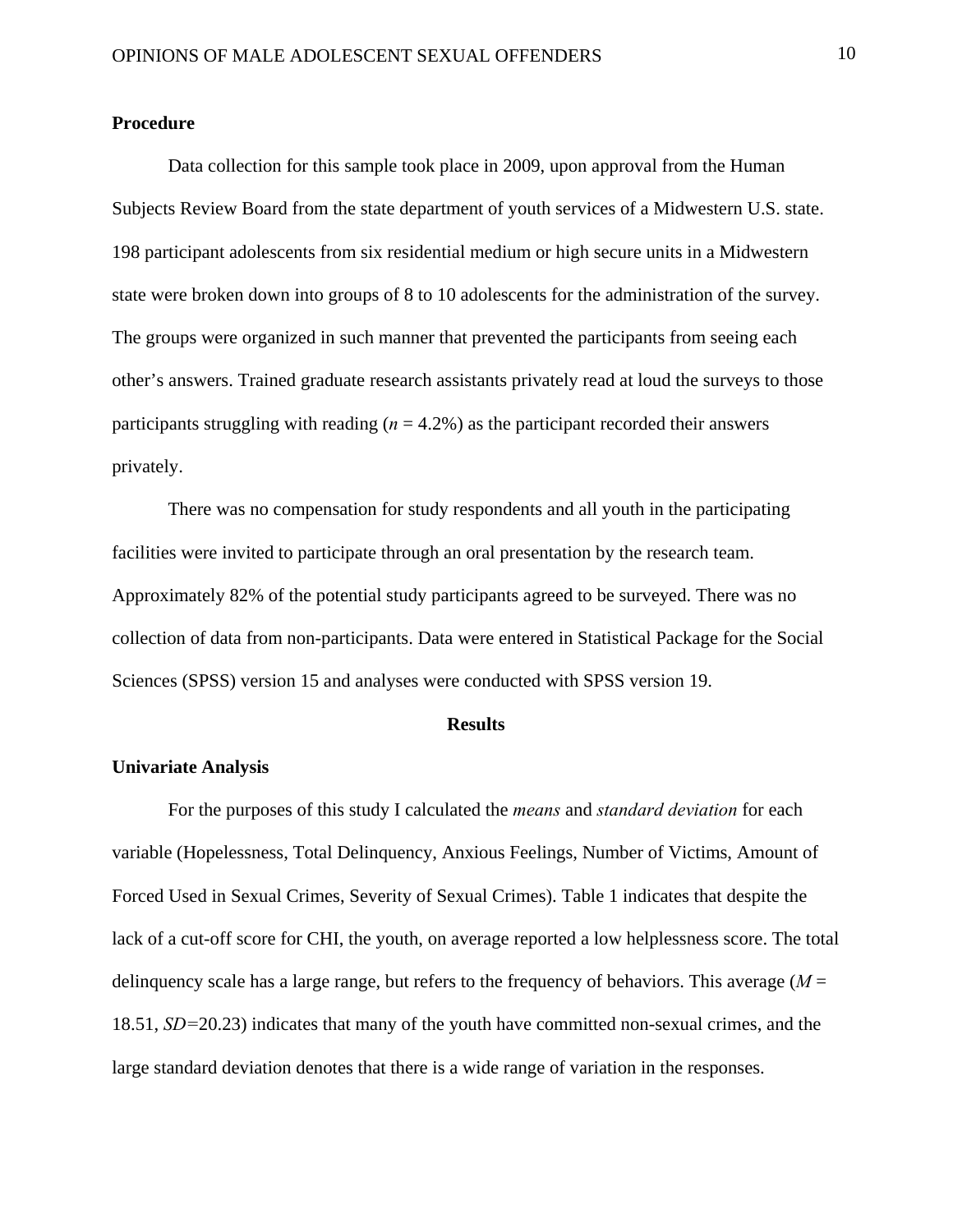| Variable (Possible Range)                         | Instrument                           | Mean (SD)     |
|---------------------------------------------------|--------------------------------------|---------------|
| Hopelessness $(0-17)$                             | Children's Hopelessness Scale        | 3.95(3.71)    |
| Total delinquency score (0-186)                   | Self-Reported Delinquency            | 18.51 (20.23) |
| Anxious feelings (0-115)                          | Millon Adolescent Clinical Inventory | 54.80 (28.66) |
| # of victims                                      | <b>SERSAS</b>                        | 3.95(4.12)    |
| Amount of forced used in sexual<br>crimes $(0-7)$ | <b>SERSAS</b>                        | 2.144(1.75)   |
| Severity of sexual crimes (0-15)                  | <b>SERSAS</b>                        | 8.55(5.02)    |

Table 1: Behavioral Indicators of Crime

For assessing perceptions of group treatment among this sample of juvenile sex offenders, the responses of the youth to each of the group questions are outlined in Table 2 and displayed by percentage. Overall, respondents identified their group treatment in positive terms. The high percentage values depicted for applicability, importance, helpfulness and usefulness of group treatment speak to the positive perceptions for youth. Although, sexual arousal is not an expressed byproduct of group treatment for the majority of the respondents, 8.7% described feeling this way. As arousal has been raised as a potential iatrogenic effect of group treatment, these results warrant further discussion and investigation.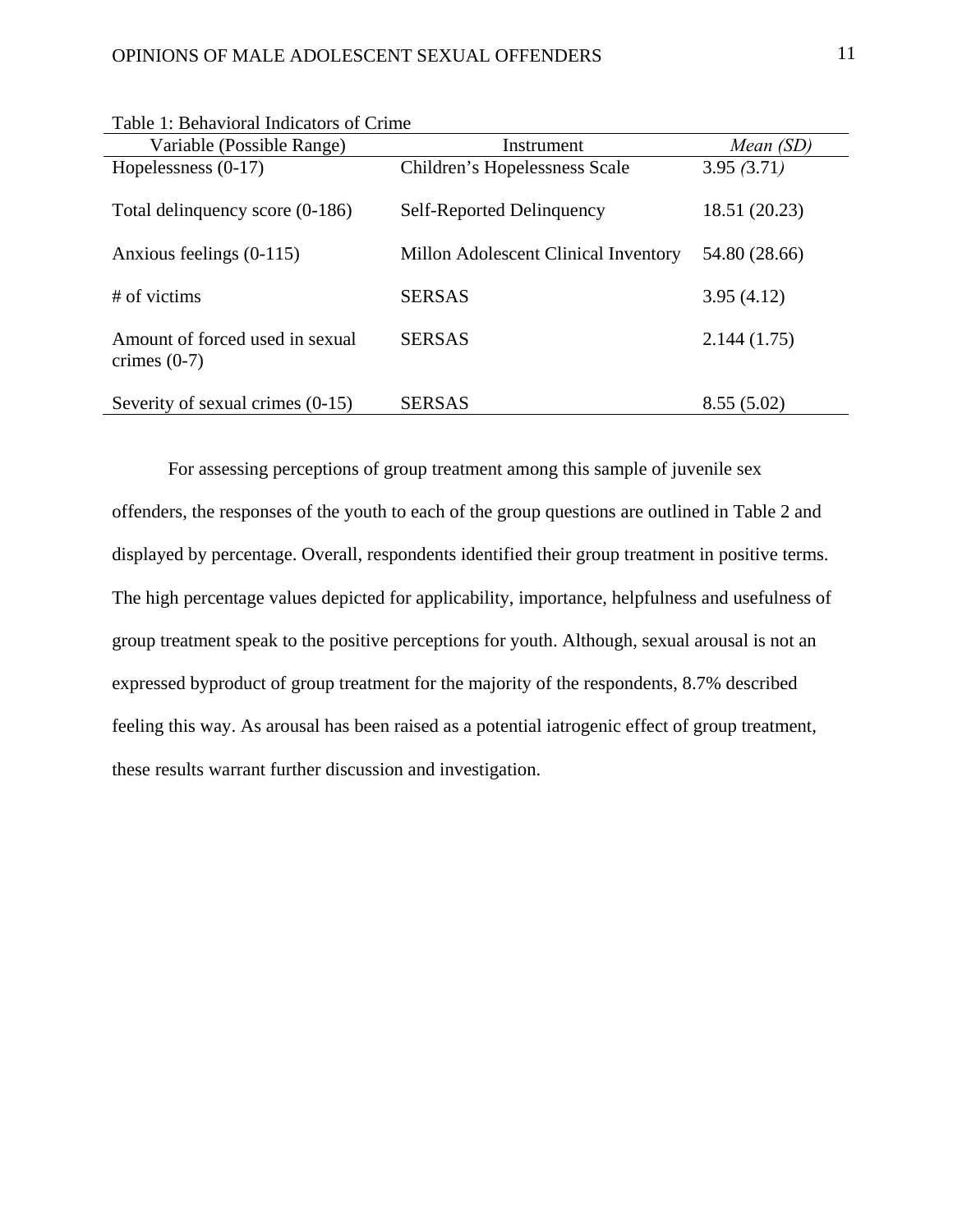| In reference to your group treatment to it. | Not this<br>way at all | A little this<br>way | Sort of this<br>way | A lot like<br>this | Exactly like<br>this |
|---------------------------------------------|------------------------|----------------------|---------------------|--------------------|----------------------|
| Easy                                        | 17.2%                  | 16.6%                | 29.4%               | 19.0%              | 17.8%                |
| Hard                                        | 29.8%                  | 25.5%                | 23.6%               | 15.5%              | 5.6%                 |
| Not applicable to me                        | 65.6%                  | 14.6%                | 9.9%                | 2.6%               | 7.3%                 |
| Useful                                      | 9.6%                   | 4.5%                 | 11.5%               | 14.7%              | 59.6%                |
| Sexually arousing                           | 91.3%                  | 5.0%                 | 1.9%                | 1.3%               | $.6\%$               |
| Useless                                     | 80.9%                  | 5.7%                 | 5.7%                | 2.5%               | 5.1%                 |
| Helpful                                     | 7.0%                   | 7.0%                 | 11.4%               | 21.5%              | 53.2%                |
| Too long                                    | 48.8%                  | 17.5%                | 13.8%               | 7.5%               | 12.5%                |
| Important                                   | 6.3%                   | 5.7%                 | 4.4%                | 15.2%              | 68.4%                |
| Designed to help me                         | 7.6%                   | 3.2%                 | 8.2%                | 17.1%              | 63.9%                |
| Stupid                                      | 77.2%                  | 10.1%                | 6.3%                | .6%                | 5.7%                 |
| Too hard to talk in                         | 57.2%                  | 15.7%                | 15.1%               | 6.3%               | 5.7%                 |
| Embarrassing                                | 45.2%                  | 24.2%                | 12.1%               | 10.2%              | 8.3%                 |
| Fun                                         | 59.0%                  | 19.2%                | 12.8%               | 5.8%               | 12.2%                |
| Interesting                                 | 14.6%                  | 12.0%                | 20.9%               | 21.5%              | 31.0%                |

# Table 2: Group Question

'In reference to your group treatment is it:'

A factor analysis indicated four factors within the group questions. The names for each of the measures reflects the questions. As indicated in Table 3, reliability was reasonable on the four scales and they make logical sense. These scores were then used in further bivariate and multivariate analyses.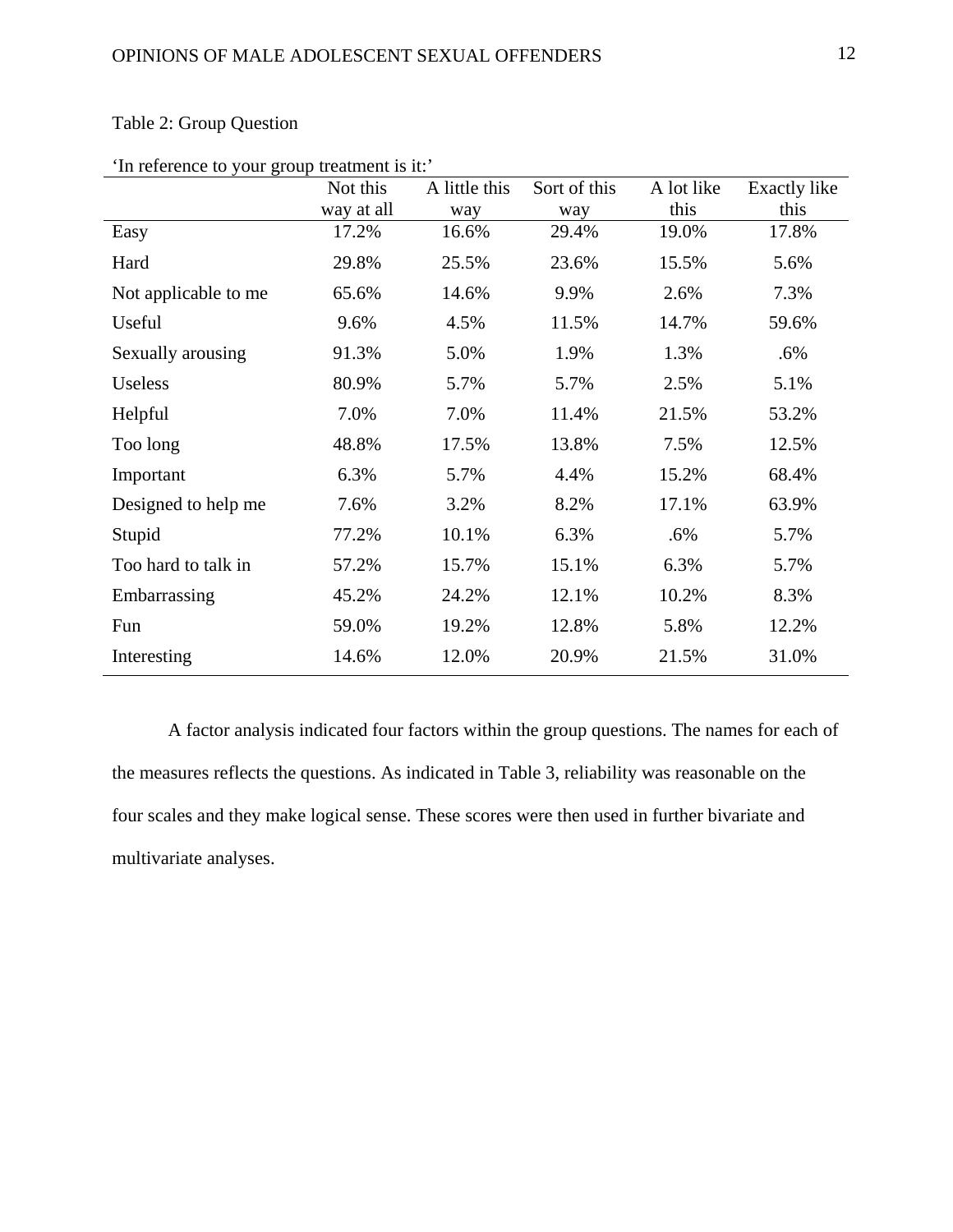| Factor (possible score)                                   | Questions                                                                                                                                     | Cronbach's<br>Alpha          | Mean (SD)  |
|-----------------------------------------------------------|-----------------------------------------------------------------------------------------------------------------------------------------------|------------------------------|------------|
| Group is 'Just Right' $(0-32)$                            | Useful,<br>Helpful,<br>Designed to Help Me,<br>Important,<br>Interesting,<br>Useless (reversed),<br>Too Long (reversed),<br>Stupid (reversed) | .86                          | 6.74(6.81) |
| Group is 'Fun, Easy and Not<br>Applicable to Me' $(0-12)$ | Easy (reversed),<br>Not applicable to me,<br>Fun                                                                                              | .65                          | 3.35(2.86) |
| Group is 'Hard and<br>Embarrassing' $(0-12)$              | Hard,<br>Too Hard to talk in,<br>Embarrassing                                                                                                 | .69                          | 3.69(1.94) |
| Group is 'Sexually Arousing' (0-4)                        | <b>Sexually Arousing</b>                                                                                                                      | One item.<br>Not calculable. | .15(.56)   |

<u> 1980 - Johann Barbara, martxa amerikan personal (h. 1980).</u>

# Table 3: Scoring Scales

# **Bivariate Analyses**

The correlations between the four group perception factors were then correlated to personality variables, sexual crime characteristics (Table 4) and nonsexual crime scores (Table 5). In most cases group perception scales did not relate to sexual crimes scores; however there were some exceptions as can be seen in the tables below.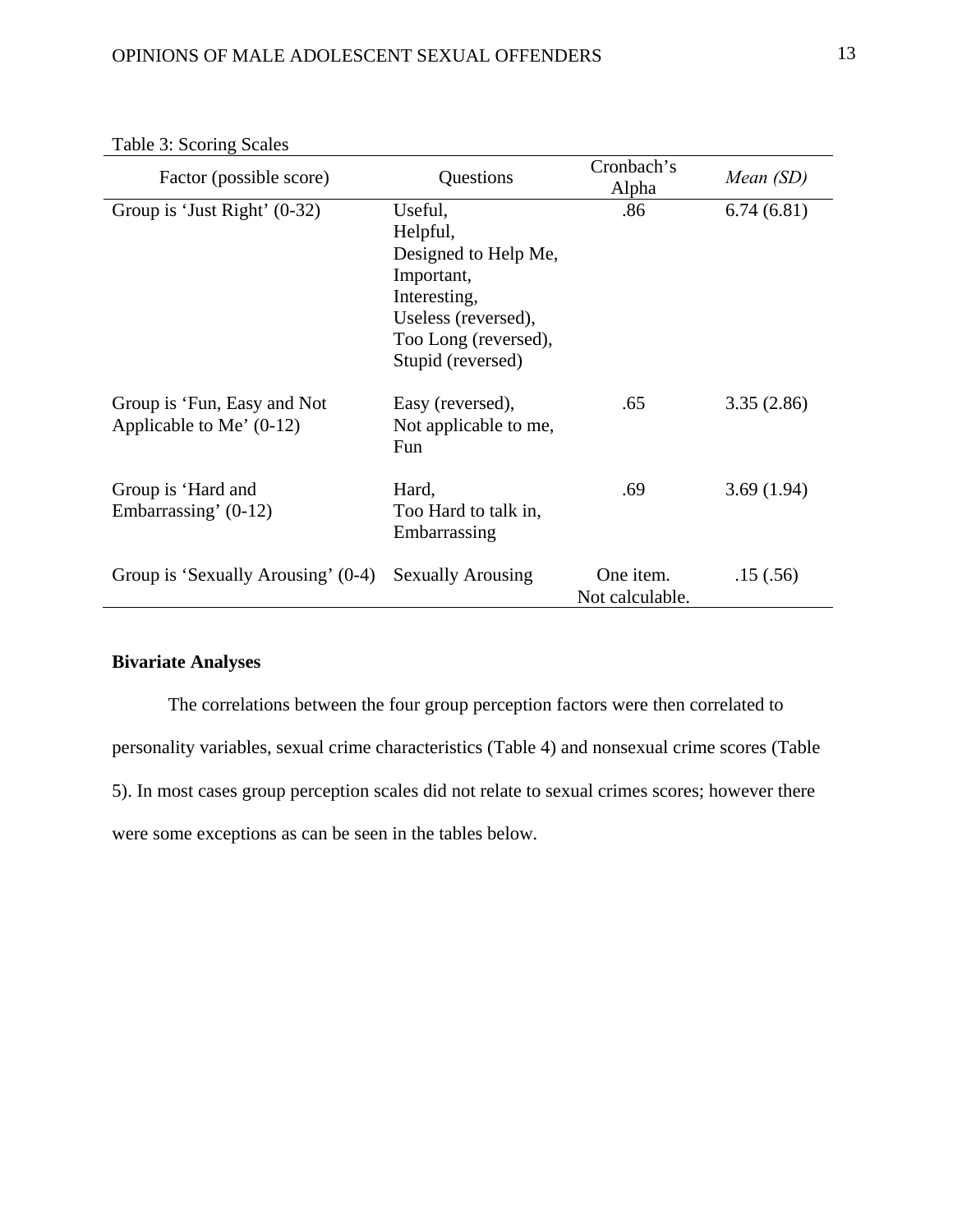|                                             | Hopelessness | Anxious<br>feelings | # of<br>victims | Amount of<br>force used in<br>sexual crimes | Severity<br>of sexual<br>crimes | Group is<br>'Just<br>Right' | Group is<br>'Fun, Easy,<br>NA' | Group is<br>'Hard,<br>Embarrassing |
|---------------------------------------------|--------------|---------------------|-----------------|---------------------------------------------|---------------------------------|-----------------------------|--------------------------------|------------------------------------|
| Anxious feelings                            | .006         |                     |                 |                                             |                                 |                             |                                |                                    |
| # of victims                                | .009         | .017                |                 |                                             |                                 |                             |                                |                                    |
| Amount of force<br>used in sexual<br>crimes | .121         | $-.051$             | .059            |                                             |                                 |                             |                                |                                    |
| Severity of<br>sexual crimes                | .156         | .016                | .106            | .112                                        |                                 |                             |                                |                                    |
| Group is 'Just<br>Right'                    | $.251**$     | $-.231*$            | .057            | .077                                        | .064                            |                             |                                |                                    |
| Group is 'Fun,<br>Easy, NA                  | .114         | .059                | $-.018$         | .096                                        | $-.15$                          | .199*                       |                                |                                    |
| Group is 'Hard,<br>Embarrassing'            | .279**       | .108                | .102            | .023                                        | $-.051$                         | .085                        | $.269***$                      |                                    |
| Group is<br>'Sexually Arousing'             | .099         | .136                | .053            | .118                                        | $-186*$                         | .132                        | $.170*$                        | .066                               |

Table 4: Correlations of Personality and Sexual Crimes with Group Scores

Shaded areas indicate significant *p* values; \* =  $p < .05$ , \*\* =  $p < .01$ , \*\*\* =  $p < .001$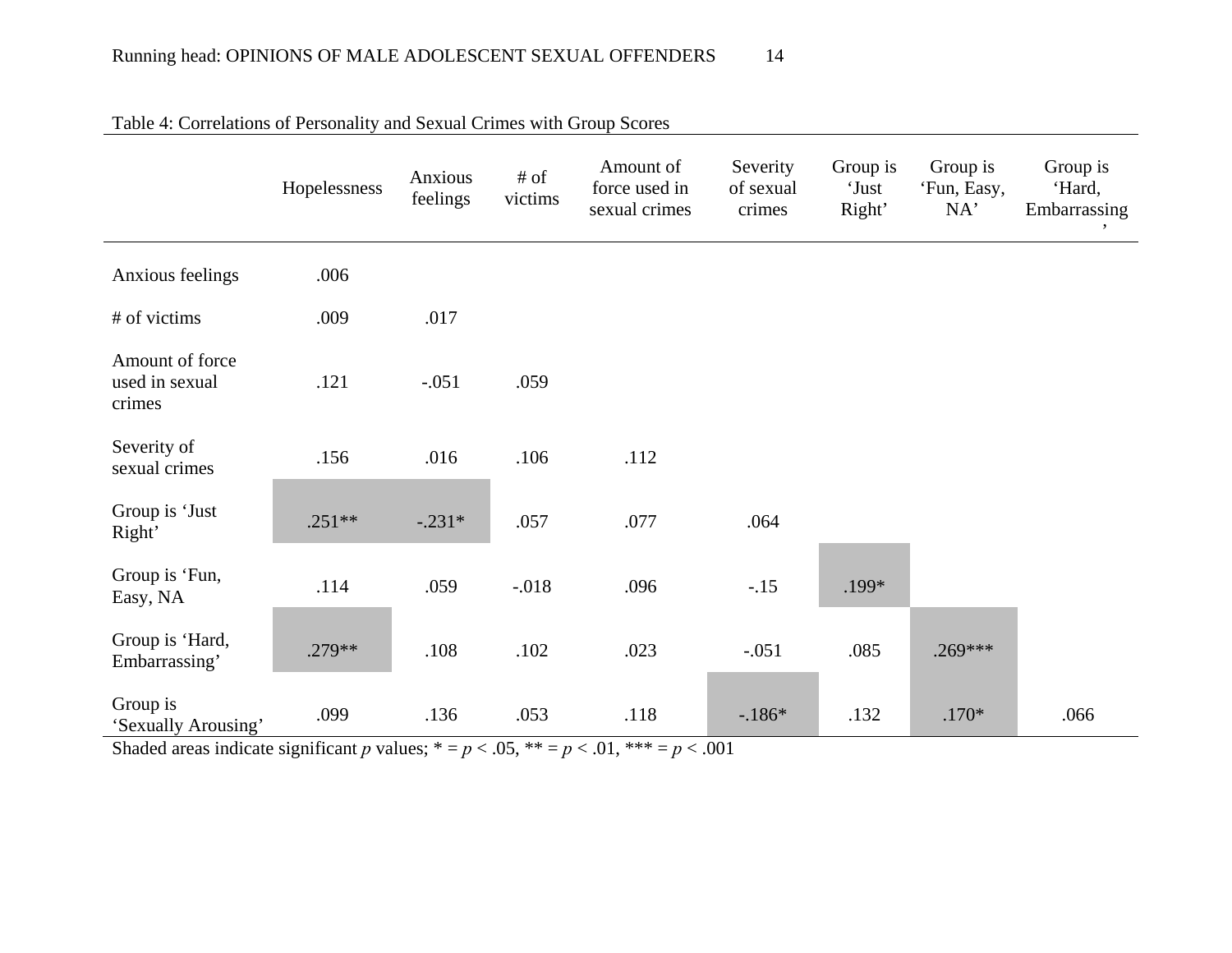| Scale                         | Description                                                                                                                                                                                                                                                                                         | Group is 'Just<br>Right' | Group is 'fun,<br>Easy, NA' | Group is 'Hard,<br>Embarrassing' | Group is 'Sexually<br>Arousing' |
|-------------------------------|-----------------------------------------------------------------------------------------------------------------------------------------------------------------------------------------------------------------------------------------------------------------------------------------------------|--------------------------|-----------------------------|----------------------------------|---------------------------------|
| Alcohol use                   | (used alcohol or other liquor, was drunk in a public place)                                                                                                                                                                                                                                         | .086                     | $-.223$                     | $-.074$                          | $-.337*$                        |
| Drug use                      | (used inhalants such as glue, used pot/hash/weed/marijuana,<br>used cocaine, coke, or crack, used other types of drugs)                                                                                                                                                                             | $.236**$                 | .088                        | .053                             | $-.129$                         |
| Felony assault                | (attacked someone with the idea of seriously hurting or killing<br>that person, was involved in gang fights)                                                                                                                                                                                        | $-.017$                  | .101                        | .418                             | $-.333$                         |
| Felony theft                  | (stole or tried to steal a motor vehicle such as a car or<br>motorcycle or something worth more than \$100, knowingly<br>bought, sold, or held stolen goods--or tried to, broke or tried to<br>break into a building or vehicle to steal something or just look<br>around)                          | $-.081$                  | .148                        | .076                             | $-.403$                         |
| General<br>delinquency        | (carried a hidden weapon, stole or tired to steal things worth<br>\$1200 or less, paid someone for sex, stole money or other<br>things from family, hit or threatened to hit parents and hit or<br>threatened to hit supervisor or employee – the sexual<br>aggression question was taken out)      | $.255**$                 | .022                        | .103                             | $-.075$                         |
| Property<br>damage            | (purposely damaged or destroyed property belonging to my<br>parents or other family members, purposely damaged or<br>destroyed other property damage that did not belong to me-<br>not counting family or work property, purposely set fire to a<br>building, a car, or other property—or tried to) | $-.028$                  | $-.151$                     | .271                             | $-.326$                         |
| Public<br>disorderly          | (begged for money or things from strangers, used or tried to use<br>credit cards without the owner's permission, made obscene<br>telephone calls—such as calling someone and saying dirty<br>things)                                                                                                | $-.037$                  | $.219**$                    | $-.083$                          | $-.057$                         |
| Robbery                       | (used force or strong-arm methods to get money or things from<br>people)                                                                                                                                                                                                                            | .195                     | $-.052$                     | .079                             | $-.219$                         |
| Selling drugs                 | (sold marijuana/pot/weed/hash, sold hard drugs such as heroin,<br>cocaine, and LSD)                                                                                                                                                                                                                 | .071                     | $-.105$                     | $-.041$                          | $-.738***$                      |
| Total<br>Delinquency<br>Score |                                                                                                                                                                                                                                                                                                     | $.350***$                | .110                        | .113                             | $-.122$                         |

Table 5: Correlations of Group Scores and Crime Types

Shaded areas indicate significant *p* values;  $* = p < .05$ ,  $** = p < .01$ ,  $*** = p < .001$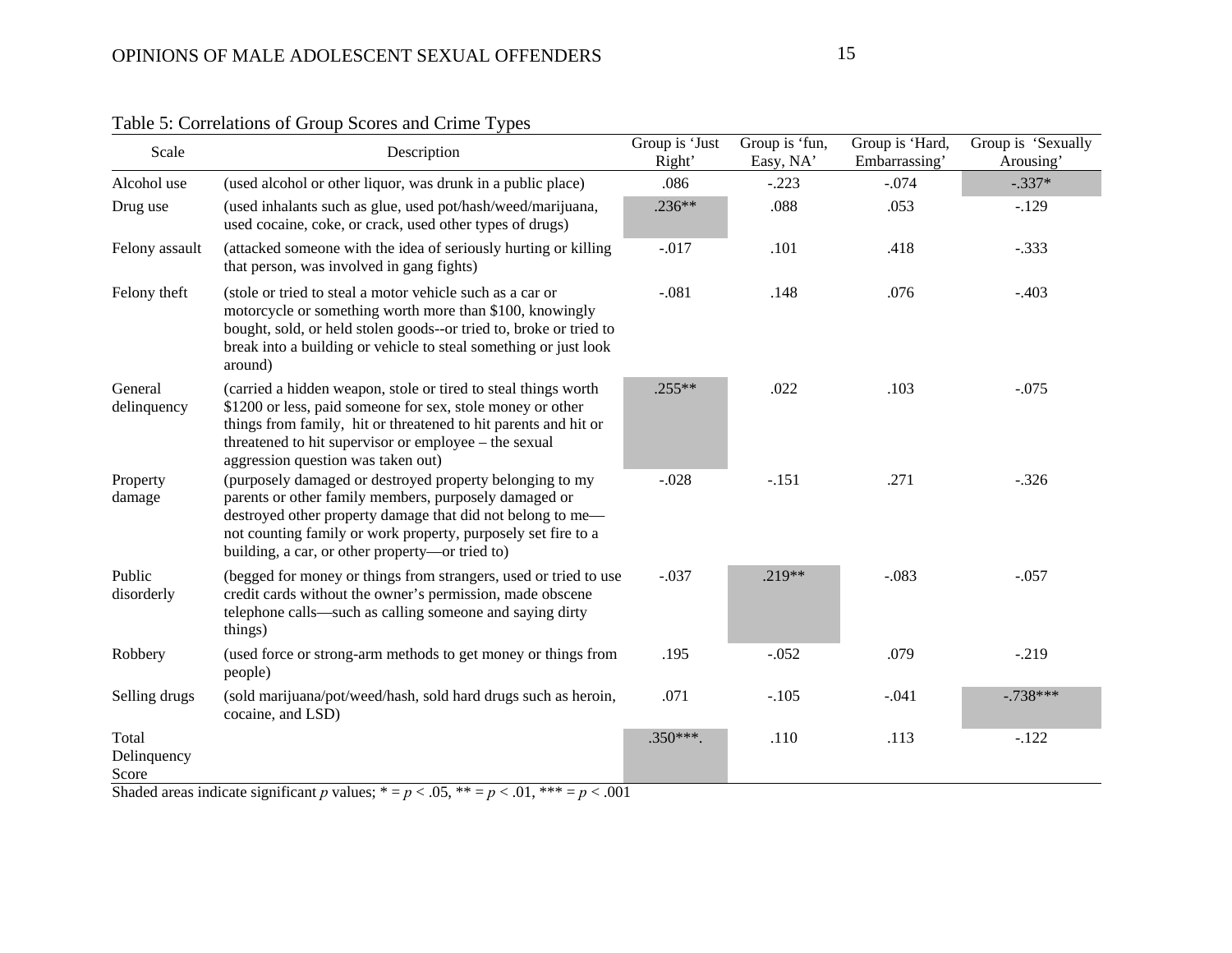# **Multivariate Analyses**

Two multivariate analyses were used in an attempt to predict the factored scores based on youth crime and personality measures. In the first regression analysis ( $F = 5.47 R^2 = .298$ ,  $p <$ .001), total nonsexual criminality and anxiety predicted the 'Just Right' score. The more delinquency committed, the more the youth felt the group was 'Just Right'. It is important to note that, on the other hand, anxiety has an inverse relationship: that is the more anxiety the youth reported, the lower the youth's score on 'Just Right'.

| LAUIT U. JUST IMPHI                   |                  |      |         |         |
|---------------------------------------|------------------|------|---------|---------|
|                                       | $\boldsymbol{B}$ | SE   | B       |         |
| Total delinquency                     | .128             | .041 | .390    | .002    |
| Anxiety                               | $-.065$          | .032 | $-.265$ | .045    |
| Hopelessness                          | .427             | .303 | .177    | .164    |
| Self devaluation                      | .031             | .028 | .148    | .272    |
| Severity of sexual crimes             | $-.098$          | .148 | $-.072$ | $-.660$ |
| Total number of victims               | $-.057$          | .159 | $-.038$ | .723    |
| Amount of force used in sexual crimes | .013             | .372 | .004    | .973    |

Table 6: Just Right

Shaded areas indicate significant *p* values

Given the initial findings related to arousal, the second regression analysis attempted to predict what personality and behavioral characteristics in the sample youth led them to experience the group as arousing. Two of the sexual crimes characteristics and feelings of hopelessness contributed to the Sexually Arousing score. Importantly, severity of crimes has a negative Beta value, therefore the higher the severity scores, the lower the Sexually Arousing score. Whereas the higher the total number of victims and the hopelessness score, the higher the Sexually Arousing score.

Table 7: Sexually Arousing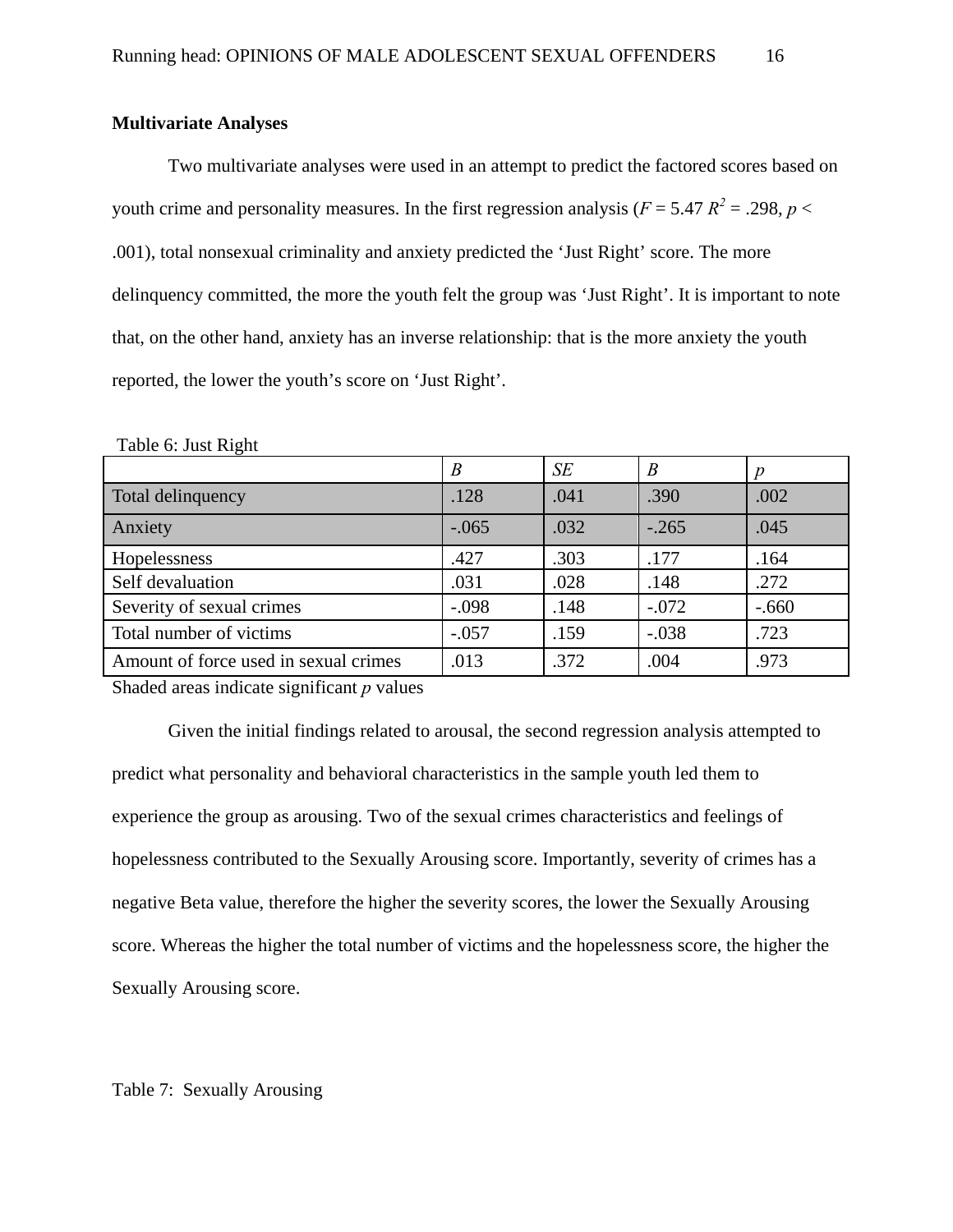|                                       | B        | SE   | $\boldsymbol{B}$ |      |
|---------------------------------------|----------|------|------------------|------|
| <b>Severity of Sexual Crimes</b>      | $-.019$  | .007 | $-.346$          | .006 |
| Total number of victims               | .019     | .007 | .310             | .011 |
| Hopelessness                          | .034     | .014 | .344             | .016 |
| Total delinquency                     | $-.002$  | .002 | $-.143$          | .302 |
| Self devaluation                      | .000     | .001 | $-.054$          | .721 |
| Amount of force used in sexual crimes | .001     | .017 | .005             | .964 |
| Anxiety                               | $-.0005$ | .001 | $-.006$          | .968 |

 $F = 2.95 R^2 = .266 p = .010$ 

Shaded areas indicate significant *p* values

## **Discussion**

An adolescent's ability to project their self-identity into a future notion of the self shapes his or her ability to develop feelings of hope (Stoddard et al., 2011). Researchers (Stoddard et al., 2010) have reported a relationship between increased levels of hopelessness for adolescents and negative outcomes such as violence, substance use, risky sexual behavior and injury. The overall low scores of hopelessness and high reported levels of satisfaction with group treatment among the study sample could be an indicator that group therapy may have a positive impact on the adolescents' perceived ability to change and progress.

Sribney and Reddon (2008) called attention to juvenile sex offenders' higher ranking of instillation of hope as influential for group treatment when compared to adult cohorts. These authors posited that adolescents may feel more encouraged than adults when seeing other group members succeed. For the adolescents in the sample seeing a group member's success as a projection of their own potential success is encouraging and may explain the classification of their group treatment as 'useful', 'designed to help me' and 'applicable to me'. Researchers have pointed to the relationship of an individual's ability to derive personal meaning of the therapeutic experience and treatment outcomes (Orlinsky, Grawe, & Parks, 1994).The sample youth reported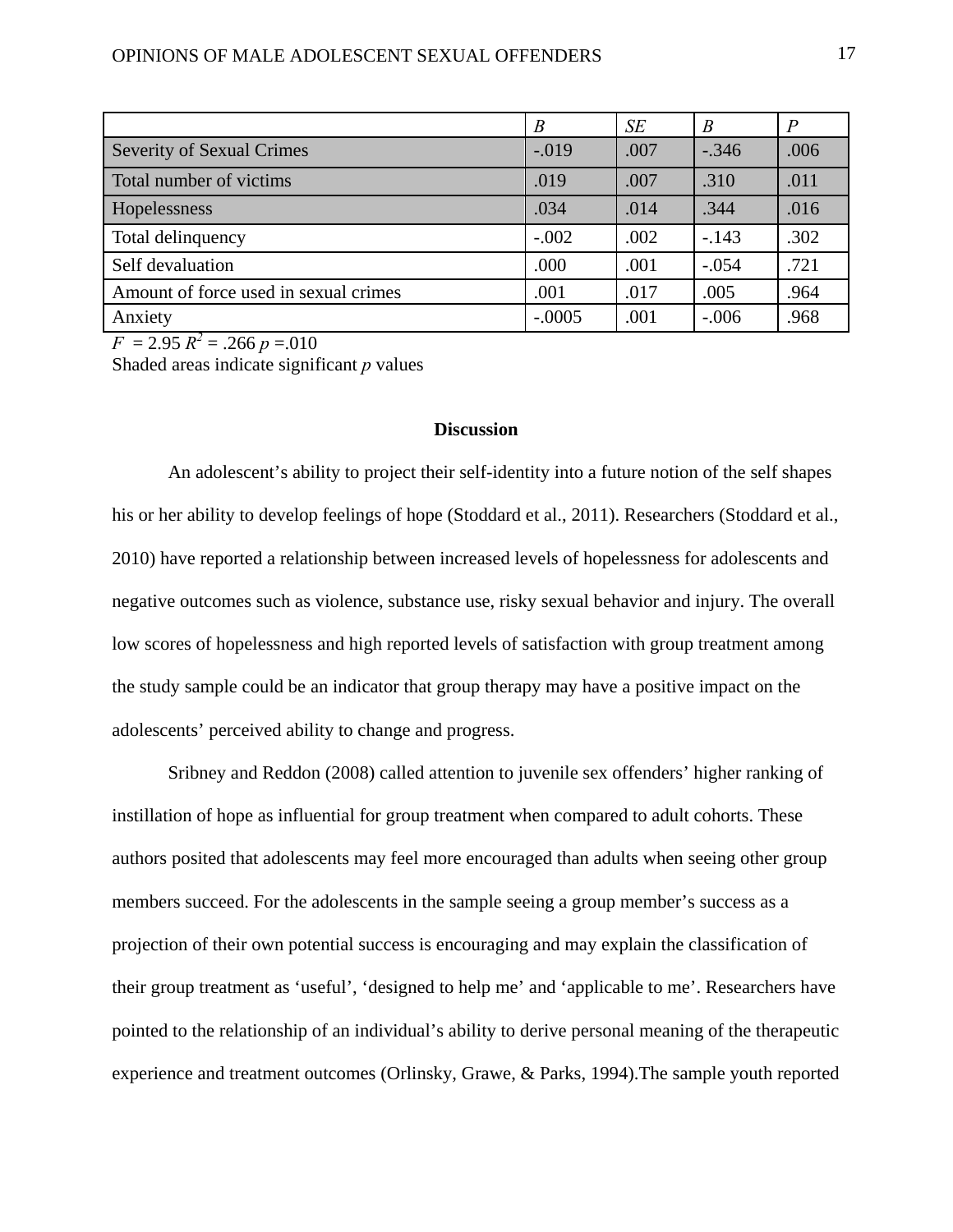finding their group treatment relevant to their experience and meaningful to their future as exemplified by the above-mentioned ratings.

### **Iatrogenic Effects**

A small percentage of the sample reported sexual arousal during their group treatment. Some researches have identified age as a potential exacerbating factor for deviancy training for delinquent youth (Weiss et al., 2005). Arousal as a group treatment iatrogenic effect leads to concerns about its potential role in re-offence. In light of these concerns it was imperative for me to assess whether age plays a factor in arousal as a byproduct of group treatment. No significant relationship was found between these two variables.As measured in this study, this relationship was not supported.

However, group is more sexually arousing for respondents with lower sexual aggression severity scores, higher levels of hopelessness and a higher number of victims. It may be that less severe juvenile sexual offenders with a higher number of victims who report arousal as a byproduct of group treatment have a lower ability to emotionally self regulate than their peers. Adolescents as a group are by the nature of their brain development less able than adults to control their impulses. Juvenile sex offenders as a group have been found to have diminished impulse control (Veneziano  $\&$  Veneziano, 2002). The portion of this group that may have decreased emotional regulatory capacity may be more likely to be overwhelmed by emotion and act impulsively in an attempt to regulate. Their offences may be more likely to happen because their impulsivity was met with specific circumstances. Given that their offences are potentially more opportunistic in nature, the number of their victims may be higher. The severity may be lower as the offence is less premeditated and more driven by impulse in an attempt to find emotional relief.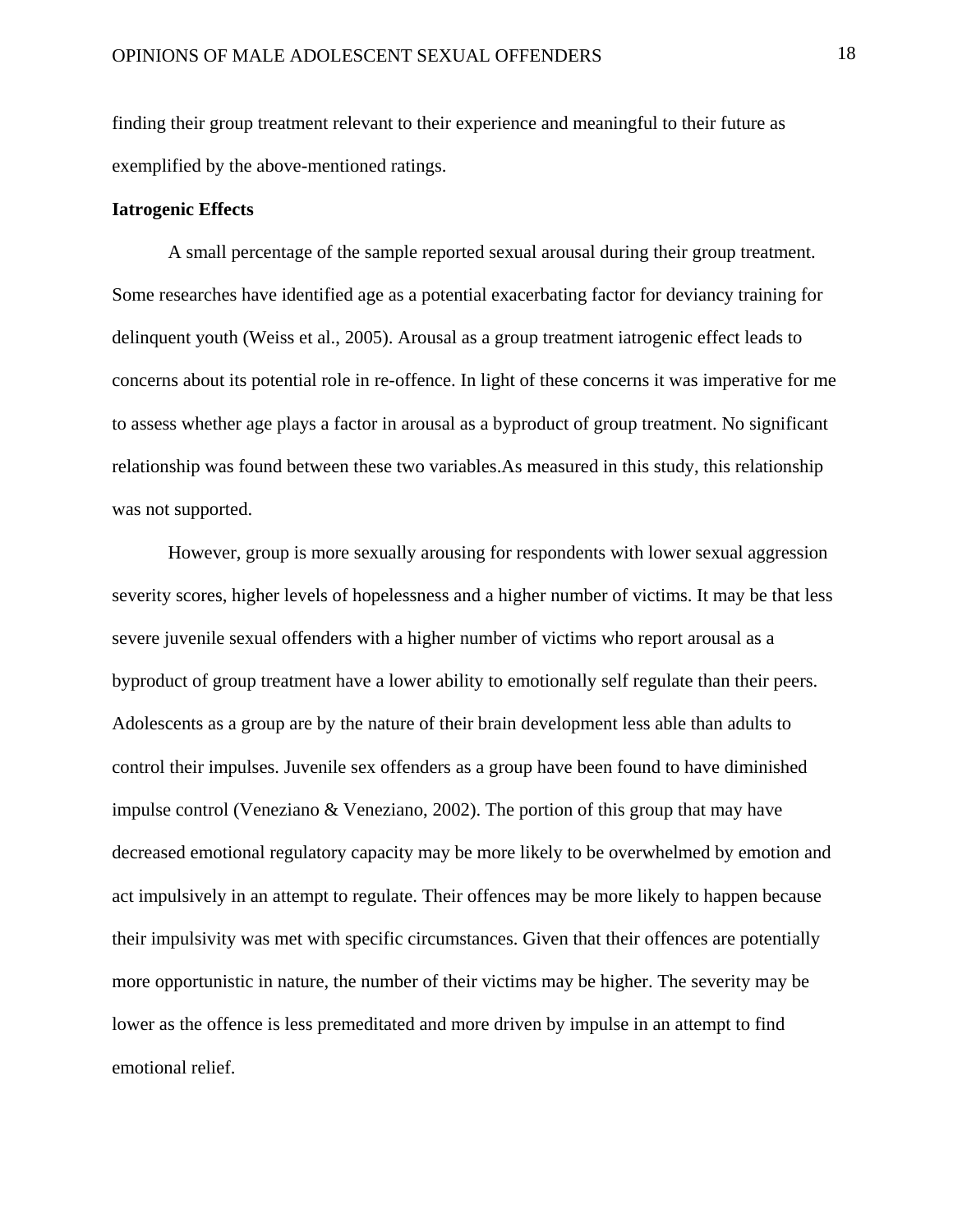The reported higher experience of hopelessness for the sexually aroused cohort may be also explained by these youth's decreased ability to emotionally regulate. These adolescents may experience hopelessness more intensely than other juvenile sex offenders, causing them to see their future as more bleak. When these adolescents experience little hope and start seeing themselves as unable to effect change in their own lives, they may be less likely to engage in inhibiting sexual arousal. Given that group treatment may deal with aspects of the self that present a challenge for these youth, increased arousal may be a way for these kids to feel good when their emotions are overwhelming. Feelings of hopelessness may be temporarily abated by the physical sensation of sexual arousal. For those adolescents who may feel more socially inadequate and less able to self regulate, groups may be more distressing and evoke increased hopelessness.

Juvenile sex offenders, as a group, are less socially apt than their nonsexual offending delinquent peers (Kelley, Lewis &, Sigal, 2004; Lateourneau & Budoin, 2008; Miner & Munns, 2005; Seto & Lalumiere, 2010; Veneziano & Veneziano, 2002) and their decreased problem solving abilities lead them to find antisocial solutions to complex situations (Miner and Munns, 2005; Hains, Herrman, Baker & Graber, 1986). Differently from more severe sexual offenders, who may be driven by a desire to overpower their victim, youth with less severe sexual offences may have used sexually inappropriate behaviors in an attempt to establish closeness and engage in social interaction. For such scenarios, constant failure in what the individual would see as attempts to engage with others could increase frustration and promote feelings of hopelessness.

 Some researchers (Minner & Munns, 2005) have used the concept of normlessness driven behavior. According to this concept the individual, when posed with the inability to achieve conventional goals, through socially accepted means, engages in socially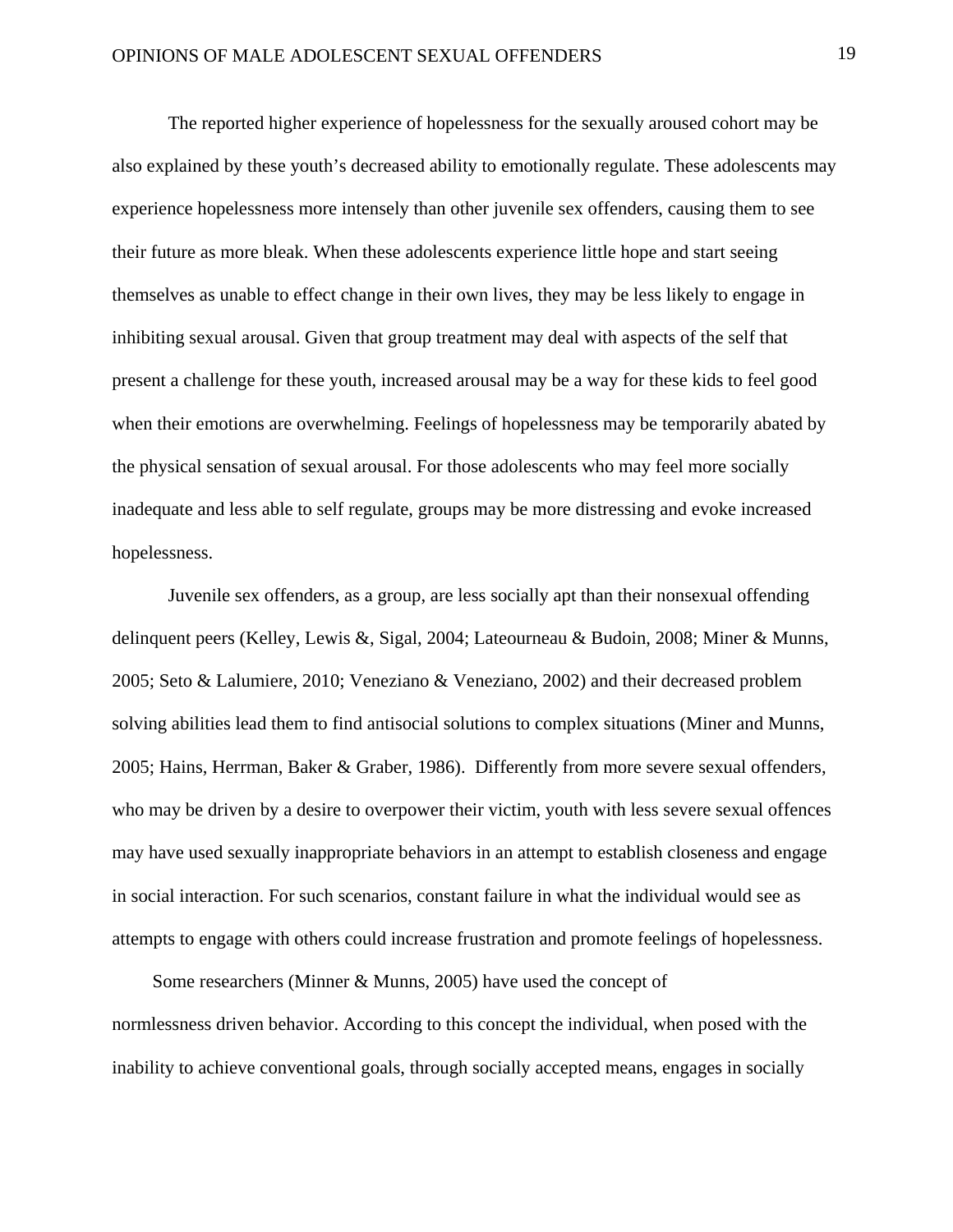inappropriate behaviors to achieve them. In the case of these juveniles, the sought conventional goals are relationships and intimate interactions. These researchers (Minner & Munns, 2005) contended that youth with strong bonds to societal norms but decreased social ability may engage inappropriate sexual partners or behaviors to achieve their intimacy needs if they anticipate rejection and ridicule. This difference in adherence to societal norms may explain some of the variations observed between the less severe, more opportunistic sexually aroused youth in the sample and the more generally delinquent youth in the 'Just Right' group.

The inverse correlations noted between sexual arousal as a byproduct of group treatment and substance use or trafficking (refer to Table 3), may be related to the differences in levels of social isolation between the youths who abuse substances and those who do not. Researchers (Kelley, Lewis, & Sigal, 2004) have noted that juvenile sex offenders who abuse substances are less socially isolated than sexually abusing youth who do not. These researchers also noted that adolescents who use drugs as a means for bonding with others spend more time with their peers than familiar relations.

Increased interactions, even if they are with antisocial peers may render the more delinquent and drug using portion of the sample more socially comfortable. This may also make the group experience for the 'Just Right' less emotionally overwhelming when compared to those who get aroused. This could provide a potential explanation for the negative correlation with anxiety reported by the more generally delinquent portion of the sample.

### **Implications for Treatment**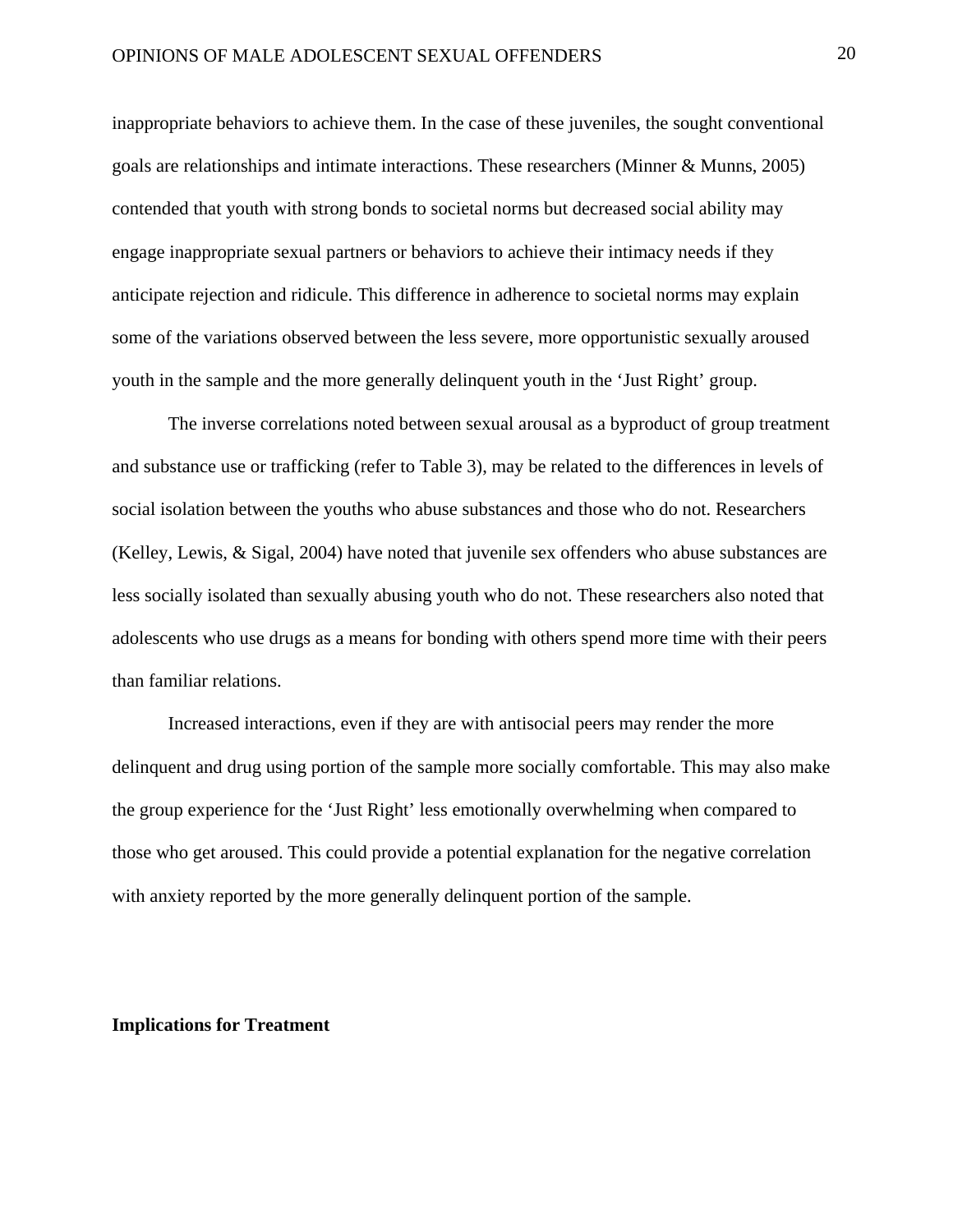The current study outlines the need for increased attention to group composition when planning for the treatment of juveniles who sexually offend. Limited resources and the desire by treatment providers and organizations to provide treatment for the largest possible number of individuals may result in blanket group programs for the treatment of these youth. The findings of this study suggest that there is a small group of juvenile sex offenders who experience sexual arousal from group treatment. These juveniles may be less able to self regulate and may require more support than their more socially adept and self regulated counterparts.

For these youth, the group experience may be overwhelming and more psychologically distressing. They may benefit from learning coping and emotional self-regulation skills before being introduced to group treatment modalities that focus on sexual offending, require a higher level of self-regulation and social interaction. Modified versions of DBT have proven beneficial for incarcerated youth with poor impulse control (Quinn  $\&$  Shera, 2009) and could be potentially beneficial for these adolescents as this treatment modality promotes self-regulation and can de delivered individually.

 Treatment approaches that focus on sexual offending behaviors may overlook the various needs of juveniles who sexually offend (Veneziano & Veneziano, 2002). More holistic groups treatment approaches that promote social skills, are attentive to process, the youth's social environment, promote hope and mitigate self-devaluation would address some of the other factors that put these youth at risk for not only sexual offending, but also general delinquency.

Some respondents reported their group treatment as 'hard'. While considering how to make groups 'easier' for participants may be of use, there will always be a level of challenge as participants examine difficult aspects of their self and experience. Treatment that may be perceived as 'too easy', may allow for increased disengagement and boredom, as the material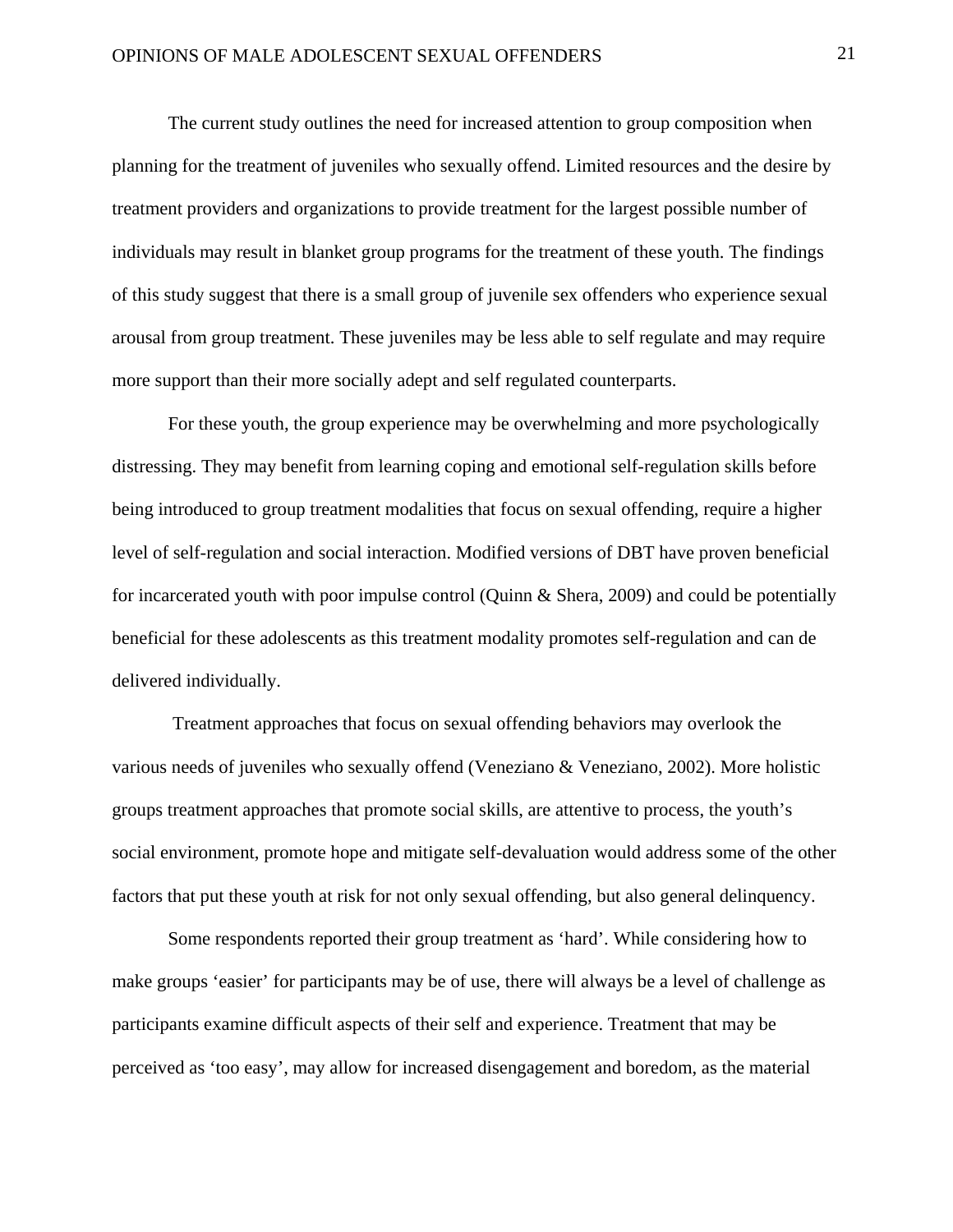# OPINIONS OF MALE ADOLESCENT SEXUAL OFFENDERS 22

may seem irrelevant. A significant number of respondents felt that they were able to speak, and that the group was applicable to them. This may suggest that it may be of more value to concentrate on hope and create a supportive environment instead of trying to decrease some of the difficulty of the groups. In addition, further study is needed to understand how participants come to understand group as 'hard'.

These findings may help clinicians tailor their treatment protocols to be more effective and responsive to the client needs and experience. After all, as clinicians we have tried to move from a top down approach in the therapeutic relationship to a collaborative, client-centered view that promotes the development of the client's self actualization and increased sense of mastery. There is no reason why this should be different for juveniles who have sexually offended. This population by the nature of their developmental stage sits at a critical juncture, where interventions may effect the greatest degree of change.

### **Limitations**

As with any self reported data, the respondents in the sample may engage in impression management based on their desire to appear more compliant to researchers and authorities. While the youth in the sample were made aware of the anonymous nature of the questionnaires, they may misrepresent themselves and their perceptions of their group treatment for various reasons. These juveniles come in many cases from highly invalidating environments, were they have been taught to mistrust authorities and systems. These adolescents may also fear that any information provided would be made available to the facility officials impacting their treatment or their sentencing.

Some respondents may also underestimate their offences in attempts to see their behavior as less extreme in their protection of their own sense of self or exaggerate it to look worse than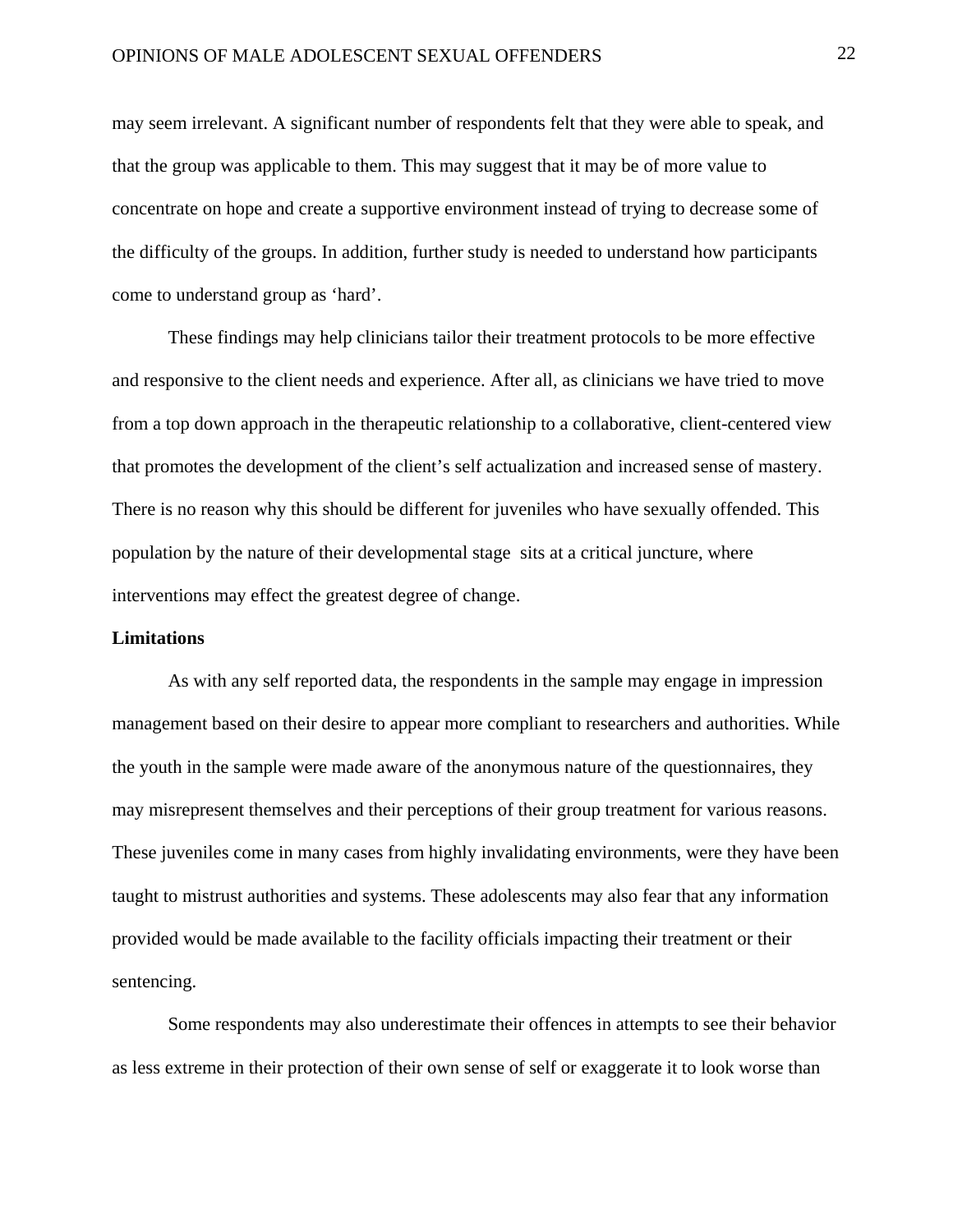they actually are. Some respondents, while young, may have already experienced the high level of stigma that comes with carrying the sexual offender label. They may expect the researchers to see them through this lens, thus providing information to validate such viewpoints,

Another main consideration is that the sample is composed solely of incarcerated male juvenile sex offenders and the findings cannot be generalized to include outpatient populations or females. By the nature of incarceration itself, it may be considered that some of the juveniles in the sample may be more severe than those found in outpatient settings. The impact of family systems and peers on the treatment of these adjudicated youth may also be mitigated by their incarceration.

### **References**

- Abraham, P. P., Lepisto, B. L., & Schultz, L. (1995). Adolescents' perceptions of process and specialty group therapy. *Psychotherapy: Theory, Research, Practice, Training,*  32(1), 70-76. doi:10.1037/0033-3204.32.1.70
- Bogestad, A. J., Kettler, R. J., Hagan, M. P. (2010). Evaluation of Cognitive intervention program for juvenile offenders. *International Journal of Offender Therapy and Comparative Criminology*, 54(4), 552-565.
- Burleson, J. A., Kaminer, Y., & Dennis, M. L. (2006). Absence of iatrogenic or contagion effects in adolescent group therapy: Findings from the Cannabis Youth Treatment (CYT) study. *The American Journal on Addictions*, 15(1), 4-15.

doi:10.1080/10550490601003656

Burton, D. (2000). Were adolescent sexual offenders children with sexual behavior problems? *Sexual Abuse: A Journal of Research and Treatment*, 12(1), 37–48.

Burton, D. (2003). Male adolescents: Sexual victimization and subsequent sexual abuse. *Child*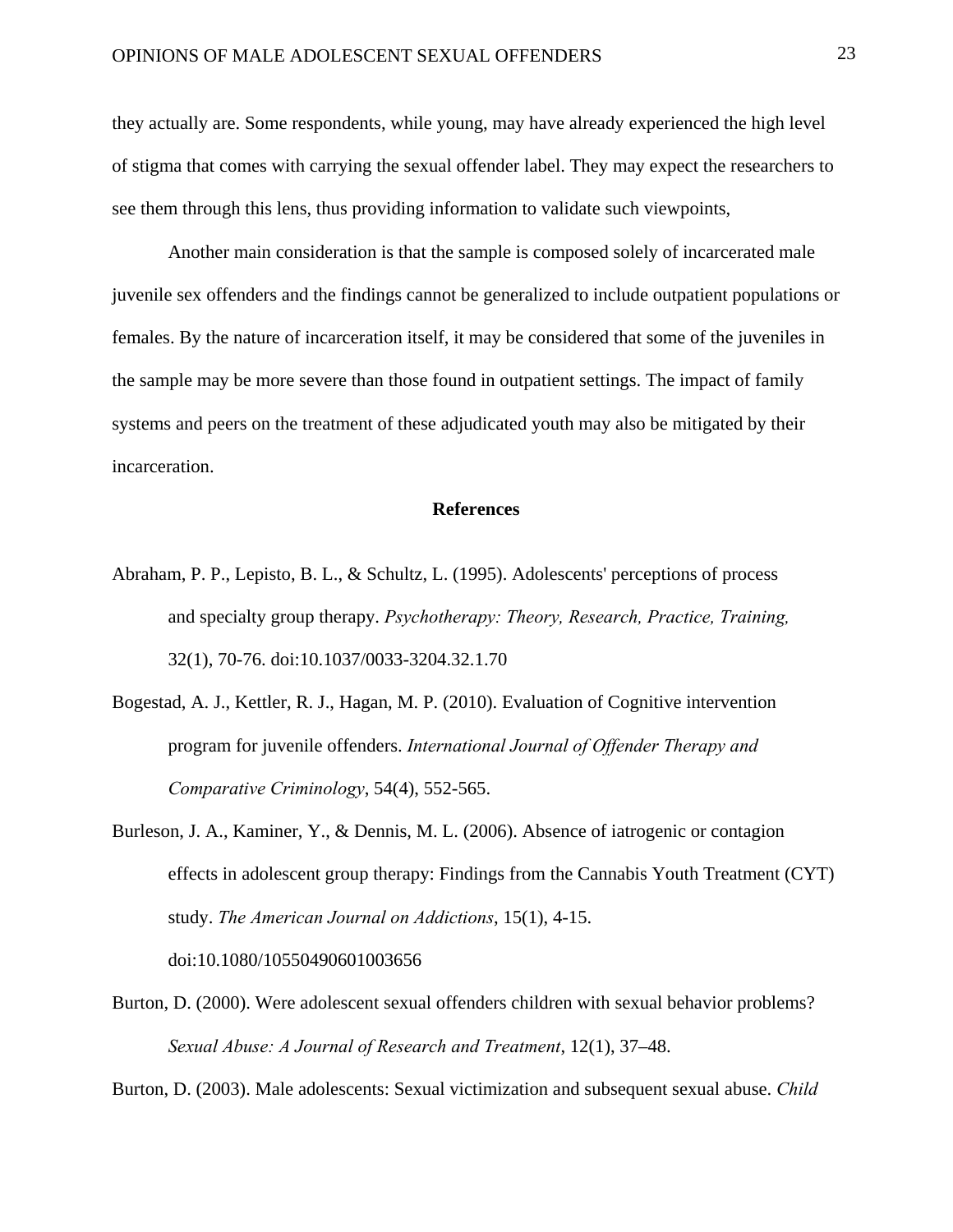*and Adolescent Social Work Journal*, 29(4), 277–296.

- Burton, D. & Meezan, W. (2004). Revisiting recent research on social learning theory as an etiological proposition for sexually abusive male adolescents. *The Journal of Evidence-Based* Social *Work*, 1(1), 41–81.
- Burton, D., Miller, D., & Schill, C. T. (2002). A social learning theory comparison of the sexual victimization of adolescent sexual offenders and nonsexual offending male delinquents. *Child Abuse and Neglect*, 26, 893–907.
- Cashwell, C. S., & Caruso, M. E. (1997). Adolescent sex offenders: Identification and intervention strategies. *Journal of Mental Health Counseling*, 19(4), 336-348.
- Chase, J. L., & Kelly, M. M. (1993). Adolescents' perceptions of the efficacy of shortterm, inpatient group therapy. *Journal of Child and Adolescent Group Therapy*. 3(3), 155-161. doi: 10.1007/BF00999846
- Dishion, T. J, McCord, J., & Poulin, F. (1999). When Interventions Harm: Peer Groups and Problem Behavior. *American Psychologist,* 54(9), 755-764.
- Elliott, D. S., Huizinga, D., & Ageton, S. S. (1985). Explaining delinquency and drug use. Beverly Hills, CA: Sage.
- Ford, M., & Linney, J. (1995). Comparative analysis of juvenile sexual offenders, violent nonsexual offenders, and status offenders. *Journal of Interpersonal Violence*, 10(1), 56-70.
- Garrett, T., Oliver, C., Wilcox, D. T., & Middleton, D. (2003). Who cares? The views of sexual offenders about the group treatment they receive. *Sexual Abuse: A Journal of Research and Treatment*, 15(4), 323-338.

Hackett, S., Masson, H., & Phillips, S. (2006). Exploring consensus in practice with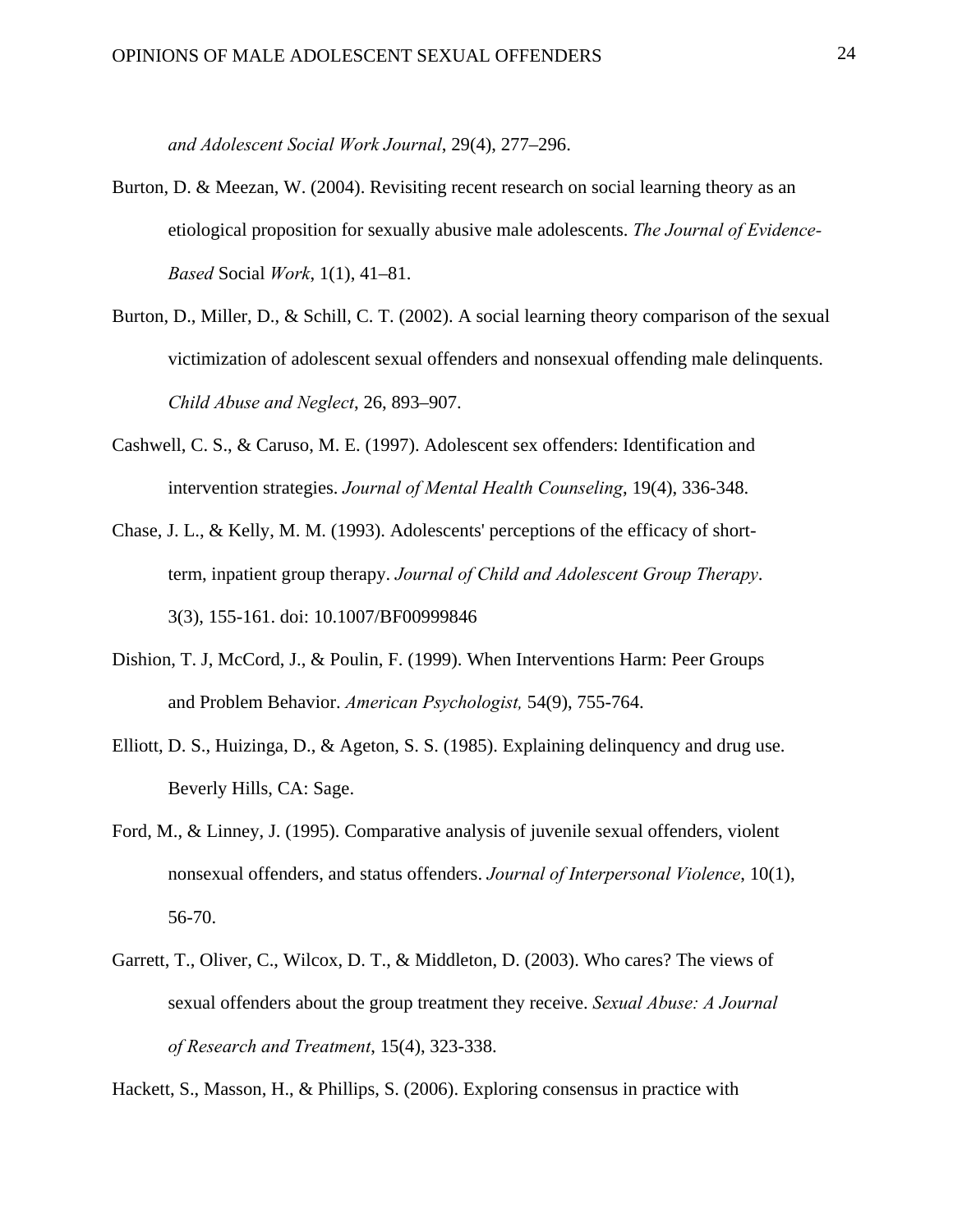youth who are sexually abusive: Findings from a delphi study of practitioner views in the United Kingdom and the Republic of Ireland. *Child Maltreatment,*  11(2), 146-156. doi:10.1177/1077559505285744

- Hains, A. A., Herrman, L. P., Baker, K. L., & Graber, S. (1986). The development of a psycho-educational group program for adolescent sex offenders. *Journal of Offender Counseling, Services & Rehabilitation,* 11(1), 63-76.
- Handwerk, M. L., Field, C. E., & Friman, P. C. (2000). The iatrogenic effects of group intervention for antisocial youth: Premature extrapolations? *Journal of Behavioral Education*, 10(4), 223-238. doi:10.1023/A:1012299716053
- Jennings, J. L., & Sawyer, S. (2003). Principles and techniques for maximizing the effectiveness of group therapy with sex offenders. *Sexual Abuse: A Journal of Research and Treatment*, 15(4), 251-267.
- Kastner, J. W., & Ray, K. P. (2000). Adolescent ratings of group process: What they see may not be exactly what we see. *Journal of Child & Adolescent Group Therapy*, 10(4), 213-221. doi:10.1023/A:1016683212615
- Kazdin, A. E., Rodgers A., & Colbus, D. (1986). The Hopelessness Scale for Children: Psychometric characteristics and concurrent validity. *Journal of Consulting and Clinical Psychology*, 54(2), 241-245.
- Kelley, S. M., Lewis, K., & Sigal, J. (2004). The impact of risk factors on the treatment of adolescent sex offenders. *Journal of Addictions & Offender Counseling*, 24(2), 67-81.
- Landenberger, N. A., & Lipsey, M. W. (2005). The positive effects of cognitive-behavioural programs for offenders: A meta-analysis of factors associated with effective treatment. *International Journal of Offender Therapy and Comparative*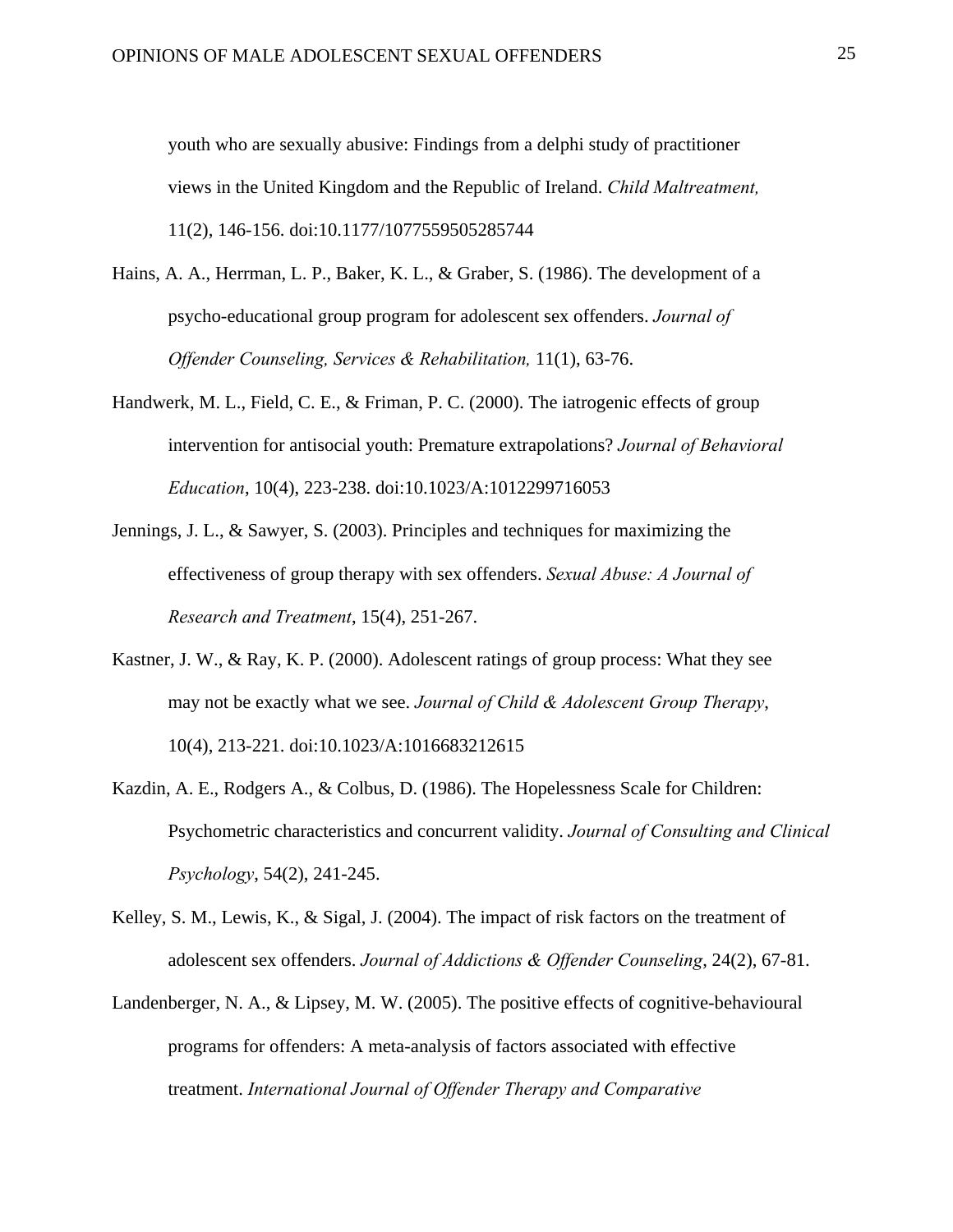*Criminology*, 54(4), 552-65.

- Letourneau, E. J., & Borduin, C. M. (2008). The effective treatment of juveniles who sexually offend: An ethical imperative. *Ethics & Behavior*, 18(2-3), 286-306. doi:10.1080/10508420802066940
- Levenson, Jill. S., Macgowan, M. J., Morin, J. W., & Cotter, L. P. (2009). Perceptions of sex offenders about treatment: Satisfaction and engagement in group therapy. *Sexual Abuse: Journal of Research and Treatment,* 21(1), 35-56. doi:10.1177/1079063208326072
- Lombardo, R., & DiGiorgio-Miller, J. (1988). Concepts and techniques in working with juvenile sex offenders. *Journal of Offender Counseling, Services & Rehabilitation*, 13(1), 39-53. doi:10.1300/J264v13n01\_05
- Miner, M. H., & Munns, R. (2005). Isolation and normlessness: Attitudinal comparisons of adolescent sex offenders, juvenile offenders, and nondelinquents. *International Journal of Offender Therapy and Comparative Criminology*, 49(5), 491-504.
- Orlinsky, D. E., Grawe, K., & Parks, B. K. In (Eds) Bergin, A. E., & Garfield, S. L. (1994). *Handbook of Psychotherapy and Behavior Change*. New York: J. Wiley.
- Seto, M. C., & Lalumière, M. L. (2010) What is so special about male adolescent sexual offending? A review and test of explanations through meta-analysis. *Psychological Bulletin*, 136(4), 526-575.
- Sribney, C. L., & Reddon, J. R. (2008). Adolescent sex offenders' rankings of therapeutic factors using the Yalom card sort. *Journal of Offender Rehabilitation*, 47(1-2), 24-40. doi:10.1080/10509670801940367

Stoddard, S. A., Henly, S. J., Sieving, R. E., & Bolland, J. (2010). Social connections,